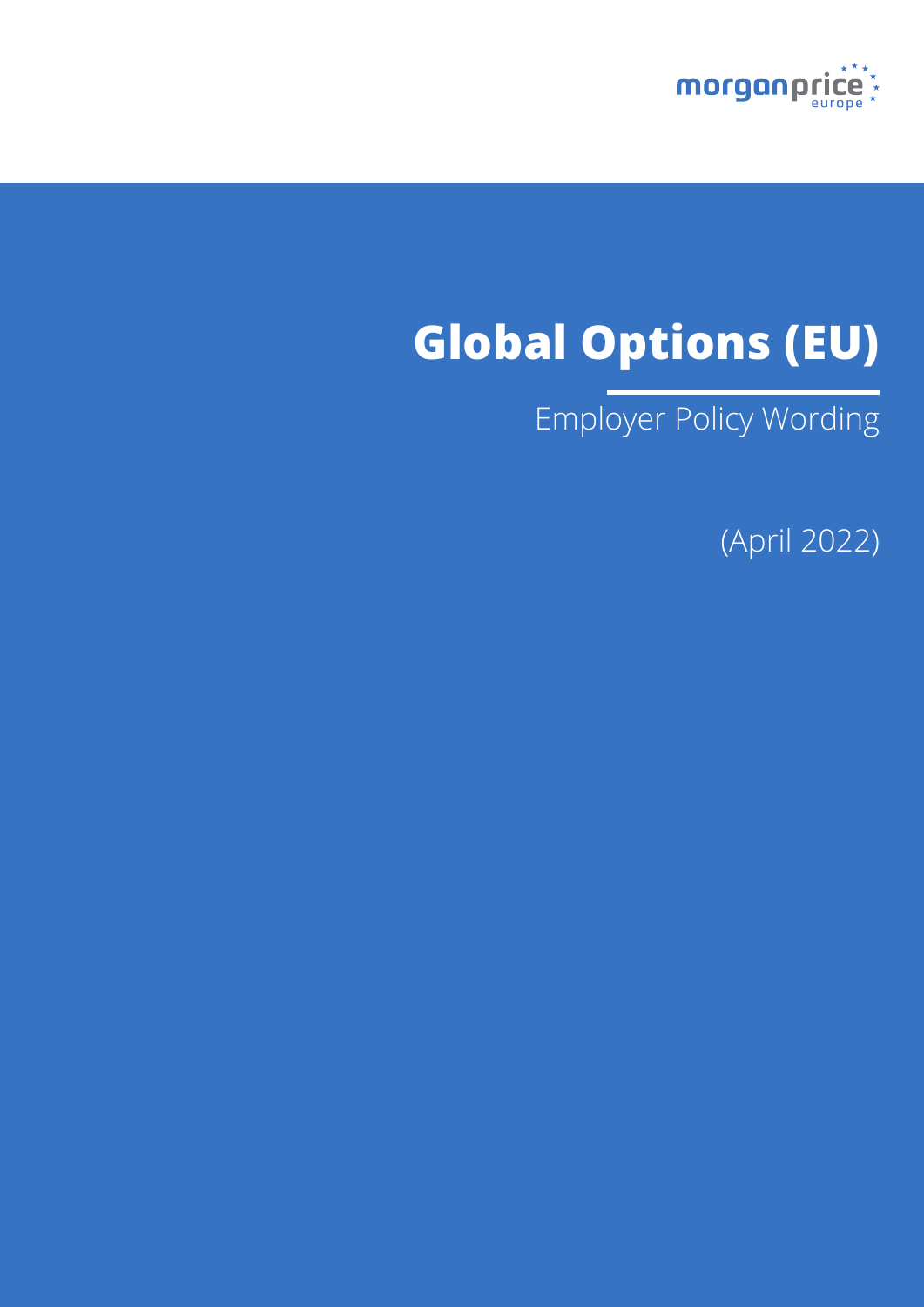

## **Contents**

## **1. Introduction to this policy**

- a. Contract of insurance
- b. Provision of insurance services and benefits
- c. Understanding the scope of this insurance
- d. Our promise of service
- e. Cooling-off period
- f. Queries on this policy
- g. Data Protection & Privacy Notice

## **2. Eligibility**

- a. Who can apply
- b. Conditions of acceptance
- c. Declarations and changes

## **3. Underwriting**

- a. Full Medical Underwriting (FMU)
- b. Moratorium Underwriting
- c. Medical History Disregarded (MHD)

## **4. How to claim**

- a. Emergency assistance/evacuation claims
- b. Claims requiring pre-authorisation
- c. Reimbursement claims
- d. General claims guidance notes
- e. Settlement of claims

## **5. Words and phrases used in this policy**

## **6. General exclusions**

## **7. General policy administration**

- a. Commencement of cover
- b. Adding or removing your employees and/or their dependants
- c. Maintaining cover
- d. Alterations to this policy
- e. Changing the plan type
- f. Policy duration and premium payment
- g. Temporary return to home country
- h. Cancelling this policy
- i. Termination
- j. Death of an employee and/or their covered dependants
- k. Other insurance
- l. Subrogation
- m. Help and intervention
- n. Compliance
- o. Governing law

## **8. How to make a complaint**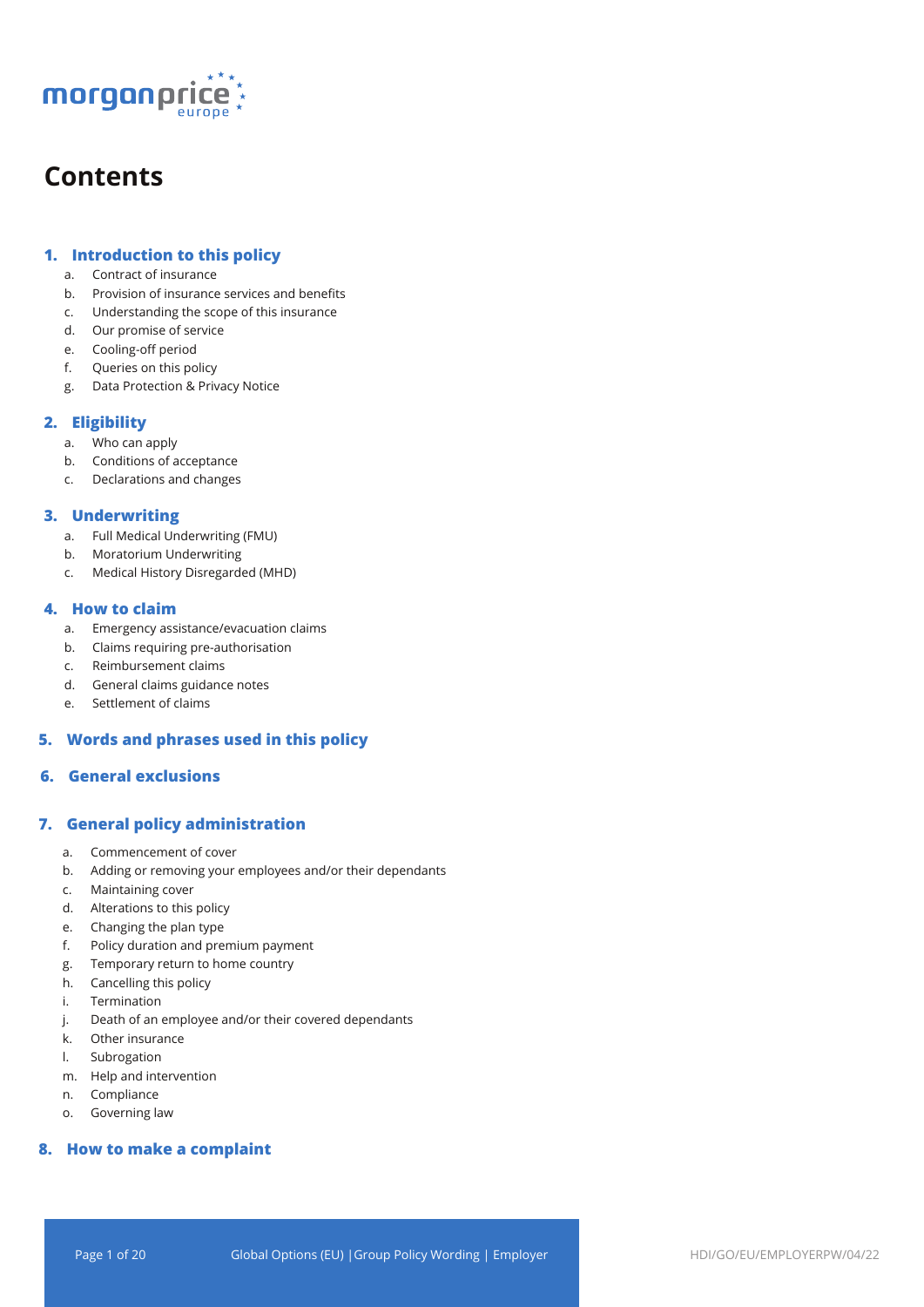## morganpri

## **1 Introduction to this policy**

Welcome and thank you for choosing the Global Options Plan from Morgan Price (Europe) ApS to look after your employees health insurance needs.

Please check the certificate of insurance to make sure that all of the details shown are correct. If any changes need to be made, please let us know immediately.

Take a few moments to look through this policy, including the detailed benefit schedule to make sure you fully understand what is covered by this insurance policy.

This policy has been written using plain language wherever possible and has been designed to set out all the features and benefits of the Global Options Plan in a straightforward and easy to understand format.

If there is any aspect of the Global Options Plan that you are unsure about, please do not hesitate to contact us.

#### **a. Contract of insurance**

The group application form you completed, your employees application forms or membership listing, together with any additional information provided, the employer and employee policy wordings, the group certificate(s) of insurance, endorsements and detailed benefit schedules are all part of the contract of insurance between you and the Insurer, and should be read as one document.

Provided the required amount of premium is paid on the due date, we will provide your employees and/or their eligible dependants, who have been issued with a certificate of insurance, with the benefits set out in the group policy wording and detailed benefit schedule attached to the group certificate(s) of insurance.

The insurance is effective only after we have issued written confirmation that your employees and/or their eligible dependants have been accepted for cover and becomes, and remains, insured in accordance with the terms and conditions set out in this policy.

#### **b. Provision of insurance services and benefits**

This is a list of the different parties involved in providing the insurance services and benefits under this policy:

• This is a Morgan Price (Europe) ApS policy. Morgan Price is responsible for the plan design, the sales, administration (including issue of policy documents and collection of premiums) and general management of this policy.

- The policy is underwritten by HDI Global Specialty SE of Podbielskistraße 396, 30696 Hannover, Germany, which is authorised to carry on general insurance business and is authorised and regulated by BaFin (the German Federal Financial Supervisory Authority).
- Morgan Price (Europe) ApS is the entity appointed by the Insurer to provide the services relating to policy administration, claims handling, case management and evacuation and assistance on this policy.

#### **c. Understanding the scope of this insurance**

You will find details of what is covered and what is not covered in the detailed benefit schedule. Please make sure you read this carefully to understand what is covered and where waiting periods may apply to benefits.

In addition, within this policy wording, there is a list of general exclusions that apply to this policy.

#### **d. Our promise of service**

As a valued customer, you have important rights and entitlements. You are entitled to expect:

- **• Politeness and courtesy.**
- **• Helpful advice and guidance.**
- **• Confidentiality.**
- **• Professional and efficient service.**

At Morgan Price (Europe) ApS, each of our customers is important to us and we believe you have the right to a fair, swift and courteous service at all times. We will always aim to provide you with a professional, confidential and efficient service no matter what your query is.

However, we do appreciate that occasionally things can go wrong. We take all complaints seriously and aim to resolve them fairly and promptly. The information in the 'How to make a complaint' section explains how you can complain and how we will deal with your complaint.

## **e. Cooling-off period**

If having purchased this policy, you decide that it does not meet your needs, please confirm in writing to info@morgan-price.eu that you wish to cancel the policy.

Provided no claims have been paid and/or pre-authorisation of claim costs have been issued, we will refund any premium you have paid.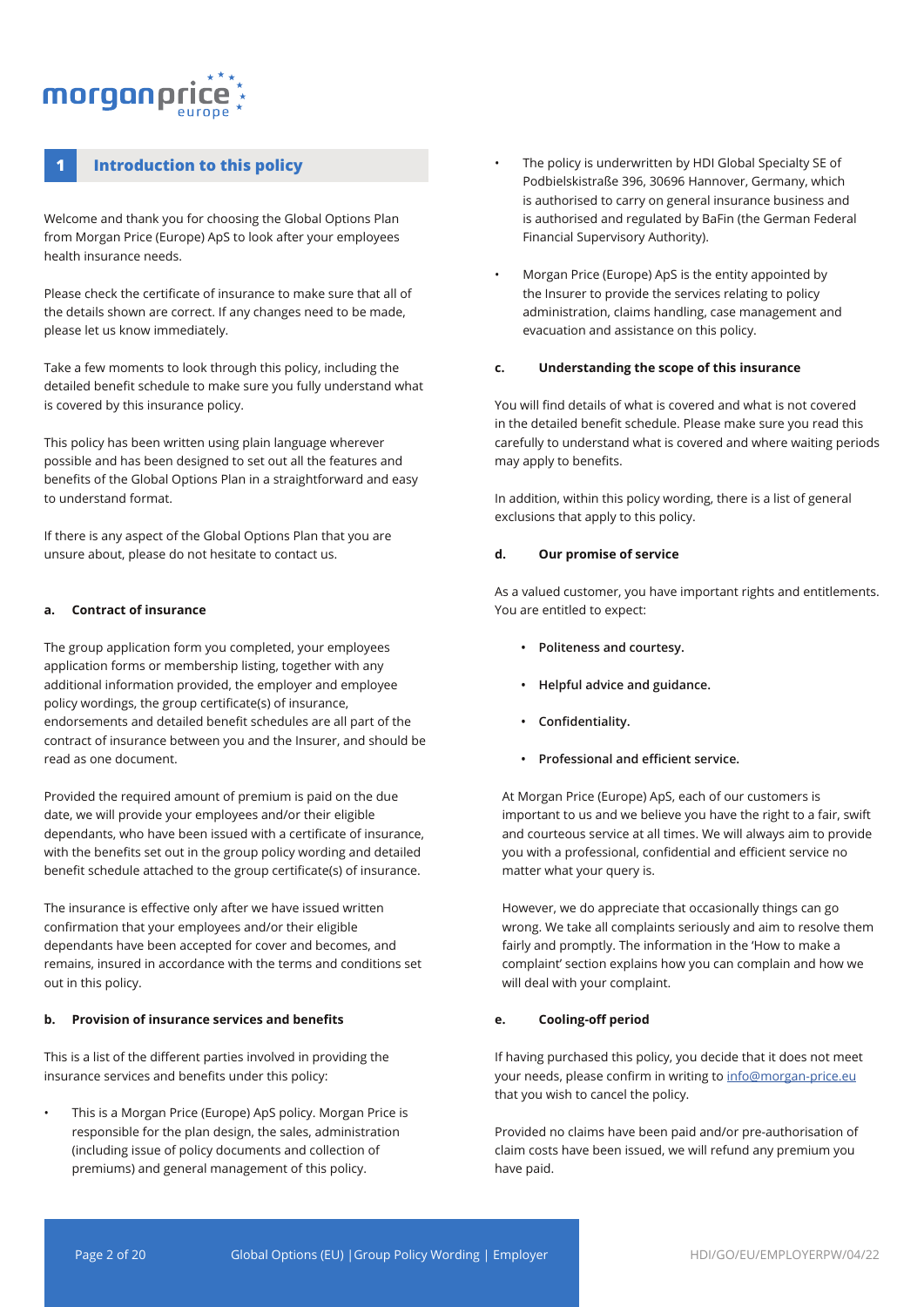

#### **f. Queries on this policy**

For any queries on this policy, you should contact:

**Morgan Price (Europe) ApS ØENS Virksomhedsadministration ApS Lergravsvej 59, 1 2300 København s Denmark** 

**T: +44 (0) 1379 646 730**

**F: +44 (0) 1379 652 794**

#### **E: info@morgan-price.eu**

#### **g. Data Protection & Privacy Notice**

This notice explains how your data will be collected and dealt with, and your rights concerning that data. In this notice, `we', `us' or `our' refers to HDI Global Specialty SE and its agents, co-insurers and reinsurers. `You' or `your' refers to the individual whose personal data we are processing.

Personal data, or personal information, means any information about an individual from which that person can be identified. We respect your privacy and we are committed to protecting your personal data. Morgan Price (Europe) ApS, together with its insurance partner, HDI Global Specialty SE, is the joint controller and processor of yourpersonal data.

#### **h. Responsible data controller**

HDI Global Specialty SE Podbielskistraße 396 30659 Hannover Germany Tel. +49 511 5604-2909 E-mail: contact@hdi-specialty.com

HDI Global Specialty SE is a Data Controller as defined under the EU General Data Protection Regulation ('GDPR').

You can reach our Data Protection Officer by post at the aforementioned address (please include the additional address line "Data Protection Officer") or by e-mail via our data privacy group mailbox: E-mail: privacy-hgs@hdi-specialty.com

#### **i. Personal data we may collect about you**

• Individual details such as name, address, proof of address, contact details (including emails and telephone numbers), gender, marital status, date and place of birth, nationality, employer, job title, employment history and family details (including their relationship to you).

- Identification numbers issued by government bodies, agencies or similar such as national insurance, passport, tax identification or driving licence numbers.
- Financial information such as bank account or payment card details, income or transaction histories.
- Insurance policy information including information about quotes you receive and policies you take out.
- Credit and anti-fraud data including credit history, credit score, sanctions and criminal offences, and information received from various anti-fraud databases relating to you.
- Information about previous and current claims (including in connection with other related or unrelated insurance) which may include data about your health, criminal convictions, or special categories of personal data and, in some cases, surveillance reports.
- Technical information including your computer's IP address.
- Special categories of personal data which have additional protection under the GDPR, namely health, criminal convictions, racial or ethnic origin, political opinions, religious or philosophical beliefs, trade union membership, genetic data, biometric, or data concerning sex life or sexual orientation.
- Identification numbers issued by government bodies, agencies or similar such as national insurance, passport, tax identification or driving licence numbers.

#### **j. Where we may collect your personal data from**

We may collect your personal data from various sources:

- You (including, from time to time, recordings of your telephone calls with us)
- Your family members, employer or agent/representative (including your broker)
- Our agents, other insurers, insurance brokers, or reinsurers
- Credit reference agencies
- Websites or software applications for use on computers or mobile devices and/or social media content, tools and applications
- Anti-fraud databases, sanctions lists, court judgments and other databases
- Government agencies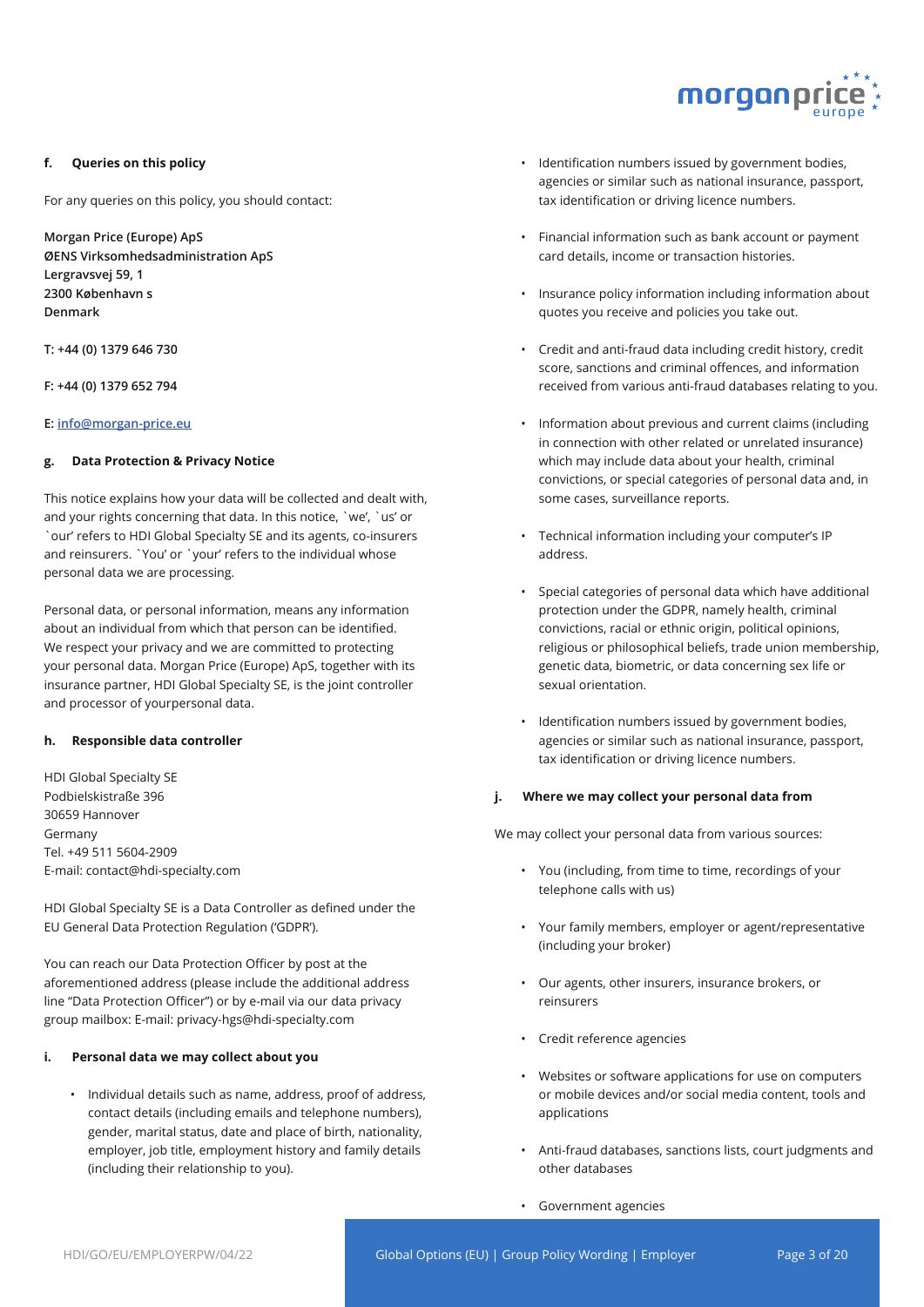

- Any open electoral register; or
- In the event of a claim, third parties including the other party or parties to the claim, witnesses, experts, loss adjusters, solicitors, claims handlers, translators, surveillance agents, engineers and others.

## **k. Identities of Data Controllers and Data Protection Contacts**

The operation of the insurance market means that personal data may be shared between insurance brokers, insurers, reinsurers and other market participants. You can find out the identity of the controller or controllers of your personal data in the following ways:

- If you took out the insurance yourself, get in touch with the data protection contact at your insurance broker or the entity you dealt with in taking out the insurance.
- If your employer or another organisation took out the insurance for your benefit, you should get in touch with the data protection contact at your employer or the organisation that took out the insurance.
- If you are not a policyholder or an insured under the insurance, you should get in touch with the organisation that collected your personal data.
- **l. The purposes, categories, legal grounds and recipients of our processing your personal data**
	- **• Your personal data may be processed for the following purposes:** 
		- Quotation/inception:
			- Setting you up as a client, including possible fraud, sanctions, credit and anti-money laundering checks
			- Evaluating the risks and matching them to appropriate policy terms/premium
			- Payment of premium where the insured is an individual
		- Policy administration
			- Client care, including communicating with you and sending you updates
			- Payments to and from individuals
		- Claims processing:
			- Managing insurance and reinsurance claims
- Defending or prosecuting legal claims or regulatory proceedings
- Investigating or prosecuting fraud
- Renewals
	- Contacting you/the insured to renew the insurance
	- Evaluating the risks and matching them to appropriate policy terms/premium
	- Payment of premium where the insured is an individual
- Other purposes including:
	- Complying with our regulatory or legal obligations
	- Risk modelling
	- Effecting reinsurance contracts
	- Transferring books of business, company sales, restructuring and reorganisation.
- **• We may also disclose personal data to the following non-exhaustive list of entities: reinsurers, financial institutions, service providers, contractors, agents, tax authorities, law enforcement and other regulators and group companies in connection with the above purposes. You will find the current list of service providers and our companies who participate in dataprocessing operations hereon our website or by emailing privacy-hgs@hdi-specialty.com.**
- **• We process your data on one of the following legal grounds:**
	- In order to place and operate the contract(s) of insurance;
	- Where a legitimate interest to do so has been identified for which processing of your data is necessary and which balances your interest, rights and freedoms e.g. protecting you from fraud or personalising the insurance product to you; or
	- Where we have a legal obligation to do so e.g. to prevent money laundering.

## **m. Consent**

To provide insurance and deal with insurance claims in certain circumstances we may need to process special categories of your personal data (see 2.8 above), such as medical or criminal records.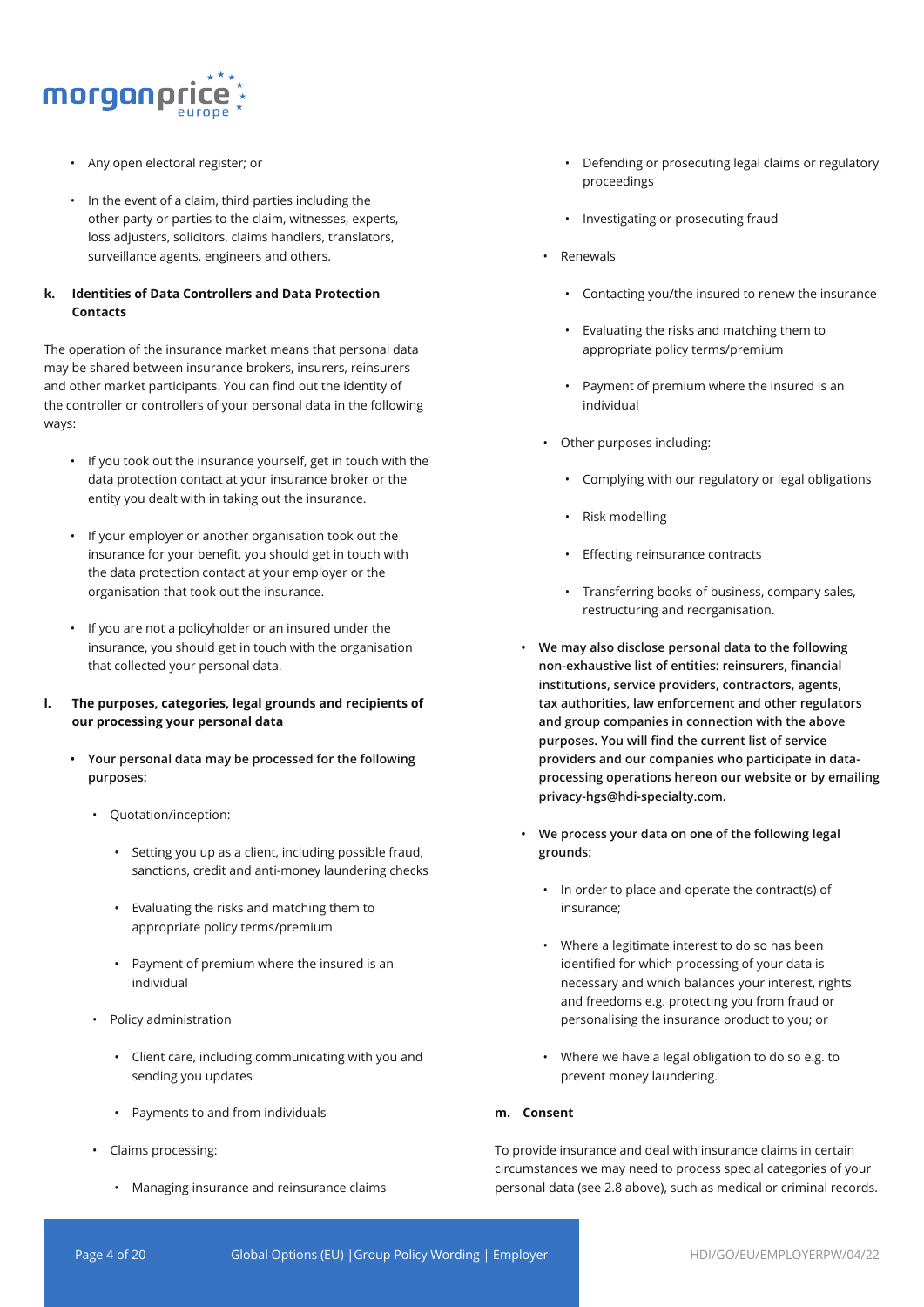

Your consent to this processing may be necessary to achieve one or more of the purposes set out above.

Where this is the case, you may withdraw your consent to such processing at any time by notifying privacy-hgs@hdi-specialty.com . If you do withdraw your consent, however, this may mean we cannot provide insurance or pay claims.

#### **n. Profiling**

When calculating insurance premiums, we may compare your personal data against other data such as industry averages or fraud patterns. Your personal data may also be used to create such other data to ensure, among other things, that premiums align to risk.

We may make decisions based on profiling and without staff intervention (known as automatic decision making).

#### **o. Storage and retention of your personal data**

Data is held by us on servers and in printed form, as well as on our behalf in off-site storage facilities. We will keep your personal data only for so long as is necessary and for the purpose for which it was originally collected. In particular, so long as there is any possibility that either you or we may bring or face legal claims in connection with the insurance contract(s), or if there are legal or regulatory reasons to retain your data, we must do so.

#### **p. International transfer of data**

We may need to transfer your data to third parties outside the European Economic Area. These transfers will be made in compliance with the GDPR.

If you would like further details of how your personal data would be protected if transferred outside the EEA, please contact privacyhgs@hdi-specialty.com.

#### **q. Amendment**

We may amend this Privacy Notice from time to time. We will let you know if we make any significant changes.

#### **r. Your rights**

If you have any questions about our use of your personal data, please contact the relevant data protection contact as explained above. In certain circumstances you may have the right to require us to:

- Provide you with further details about the use we make of your personal data
- Provide you with a copy of the personal data we hold
- Correct any inaccuracies in the personal data we hold
- Delete any personal data we no longer have any lawful ground to use
- Where the processing requires your consent, to withdraw that consent so we stop the processing in question
- Transfer your personal data to another organisation
- Object to any processing based on the legitimate interests ground at 4.3.2 above unless our reasons for that processing outweigh any prejudice to your data protection rights
- Object to automated processing, including profiling
- Restrict how we process or use your personal data in certain circumstances e.g. whilst a complaint is being investigated.

In certain circumstances we may need to restrict the above rights to safeguard the public interest (e.g. prevention or detection of crime) or our interests (e.g. legal or litigation privilege).

If you are not satisfied with our use of your personal data or our response to any request by you to exercise any of your rights, or if you think we have breached the GDPR, you have the right to complain to the relevant national authority, details below.

**Germany** (lead supervisory authority) Die Landesbeauftragte für den Datenschutz Niedersachsen Prinzenstraße 5 30159 Hannover

Phone: +49 (0511) 120 45 00 Fax: +49 (0511) 120 45 99 E-mail: poststelle@lfd.niedersachsen.de Website: https://www.lfd.niedersachsen.de

#### **Sweden**

Datainspektionen Drottninggatan 29 5th Floor Box 8114 104 20 Stockholm

Tel. +46 8 657 6100 Fax +46 8 652 8652 e-mail: datainspektionen@datainspektionen.se Website: http://www.datainspektionen.se/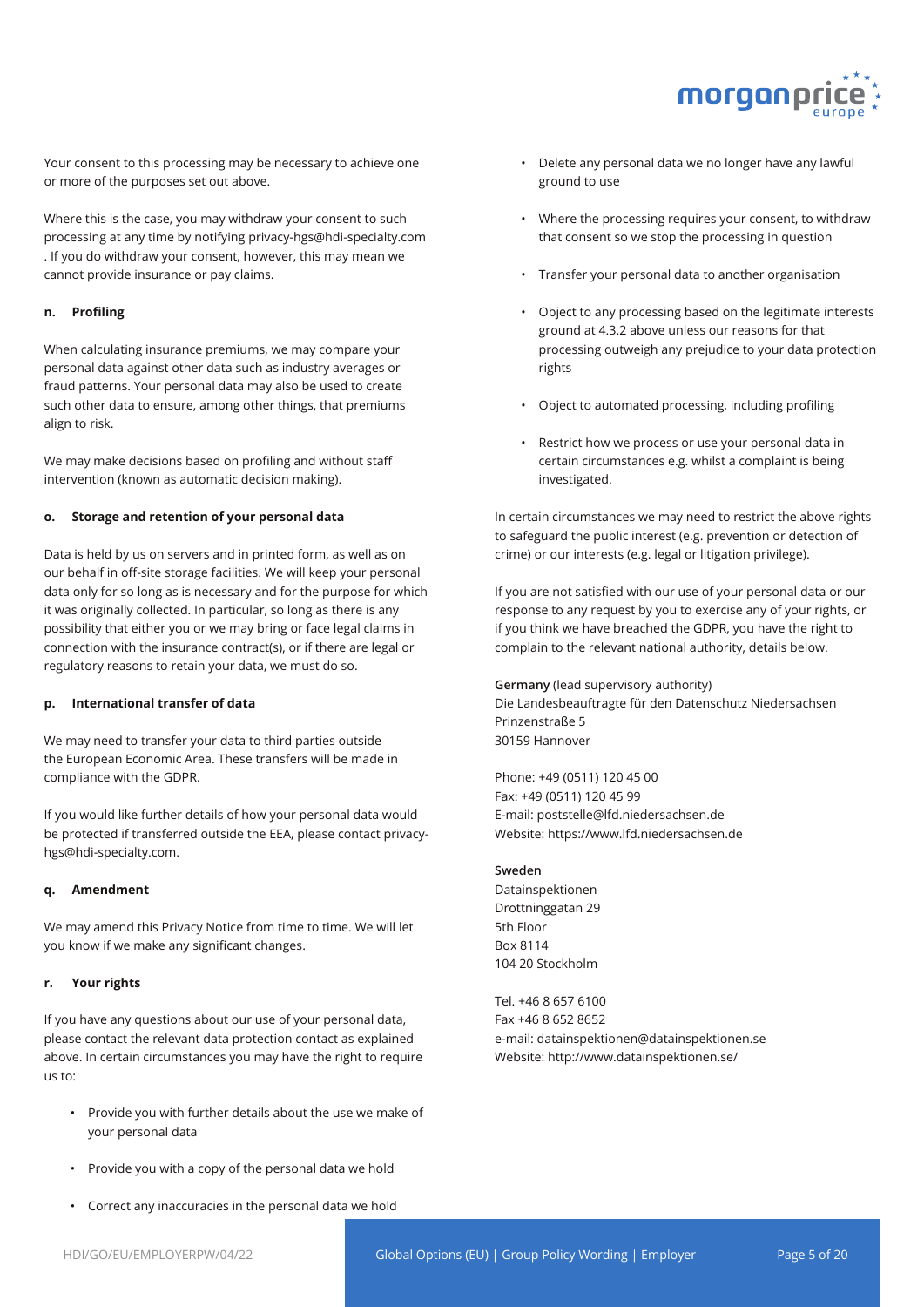

## **Italy**

Garante per la protezione dei dati personali Piazza di Monte Citorio, 121 00186 Roma

Tel. +39 06 69677 1 Fax +39 06 69677 785 e-mail: garante@garanteprivacy.it Website: http://www.garanteprivacy.it/

#### **UK**

#### **England**

Information Commissioner's Office Wycliffe House Water Lane Wilmslow Cheshire SK9 5AF

Tel: 0303 123 1113 (local rate) or 01625 545 745 (national rate) casework@ico.org.uk

#### **Scotland**

Information Commissioner's Office 45 Melville Street Edinburgh EH3 7HL

Tel: 0131 244 9001 scotland@ico.org.uk

#### **Wales**

Information Commissioner's Office 2nd Floor Churchill House Churchill Way Cardiff CF10 2HH

Tel: 029 2067 8400 wales@ico.org.uk

#### **Northern Ireland**

Information Commissioner's Office 3rd Floor 14 Cromac Place Belfast BT7 2JB

Tel: 0303 123 1114 (local rate) 028 9027 8757 (national rate) ni@ico.org.uk

#### **s. Contact Us**

Head Office: Data Protection Officer, Podbielskistraße 396, 30659 Hannover, Germany, Tel. +49 511 5604-2909 UK Branch: Legal & Compliance, 10 Fenchurch Street, London, EC3M 3BE, Tel. +44 (20) 7015 4000

Scandinavian Branch: Legal & Compliance, Hantverkargatan 25, P.O Box 22085, SE-104 22 Stockholm, Tel. +46 8 617-5485

Italian Branch: Data Protection Officer, Podbielskistraße 396, 30659 Hannover, Germany

## **2 Eligibility**

#### **a. Who can apply?**

This is an international policy designed for employers who wish to provide health insurance for employees who are expatriates (i.e. persons living/working outside their home country) or local nationals (i.e. persons living and/or working inside their home country) and their eligible dependants, with the exception of local nationals of the United States of America.

- This policy is only available to residents of the EU and EEA countries as follows: Austria, Belgium, Bulgaria, Croatia, Republic of Cyprus, Czech Republic, Denmark, Estonia, Finland, France, Germany, Greece, Hungary, Iceland, Ireland, Italy, Latvia, Liechtensteon, Lithuania, Luxembourg, Malta, Netherlands, Norway, Poland, Portugal, Romania, Slovakia, Slovenia, Spain and Sweden
- The policy is not available to employees in countries where it would breach any sanction, or where it is prohibited by law or local legislation.
- All employees must be in active service in the start date of the certificate of insurance.
- We require a minimum of three employees at the start date, or any subsequent renewal date to be eligible for the Global Options Plan.
- If you elect to provide cover for your employees eligible dependants, this cannot be on a selective basis, and dependants cover should be available to all employees covered by this policy.

Maxmium age of entry at the start date of this policy is 74.

Maximum age of entry at the start date of this policy on a Moratorium basis is 55.

Children can be added to an employees policy but they must be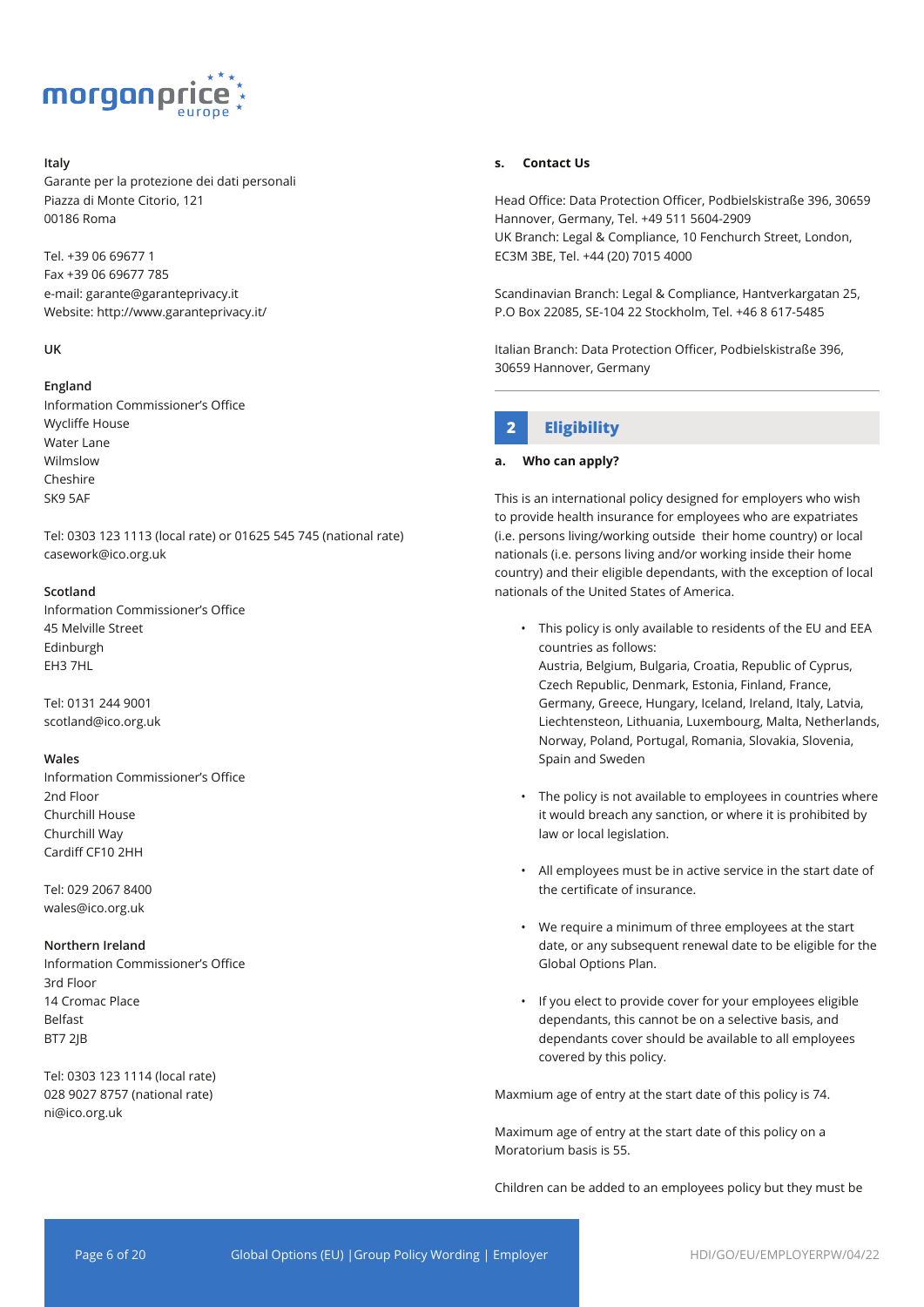

under age 19 and unmarried (or under age 25, unmarried and in full-time further education) at the start date.

Children may remain covered under this policy until the annual renewal date following their 19<sup>th</sup> birthday (or 25<sup>th</sup> birthday where in full-time education) or marriage, at which time their insurance cover under this policy will end and they may move onto their own policy.

#### **b. Conditions of acceptance**

We are entitled to refuse an application from any employee without giving a reason. We also reserve the right to ask for evidence of age, state of health, employment status or educational status.

We may wish to apply special terms, exclusions or premium increases to reflect any exceptional circumstances regarding your application.

If we cannot obtain all the information we need to assess a risk, we reserve the right to decline cover. In order to benefit from this policy, you must:

- Answer all questions about this policy honestly and fully at all times;
- Not deliberately mislead us by misstatement;
- Tell us straight away if anything you have already told us changes, especially between the date you apply for this policy and the date we issue it;
- Observe and comply with the terms and conditions of this policy.

Or this policy may be cancelled, and/or any claim your employees and/or their covered dependants make may not be paid.

#### **c. Declaration and changes**

You must immediately inform us of any change in the information given on the group application form, in particular relating to any medical declaration you have made for your employees and/ or their covered dependants, address, country of residence, the birth or adoption of a child or any other change involving your employees and/or their covered dependants. If you do not tell us, this policy may be cancelled and any claim your employees and/or their covered dependants make may not be paid.

## **3 Underwriting**

We assess risks in different ways as listed below:

#### **a. Full Medical Underwriting**

If you select Full Medical Underwriting (FMU) for your employees and/or their eligible dependants, they must complete the FMU application form. We will review the information provided

to ascertain whether your employees and/or their eligible dependants will be accepted with or without specific exclusions or terms.

We may need to request additional information to be able to provide terms. You must ensure that the FMU application form is fully and accurately completed, taking into consideration that the medical declaration relates to the whole of your life unless otherwise stated. If you are not sure whether you need to declare a condition to us or not, you should declare it.

Any pre-existing conditions not declared on your employees and/ or their eligible dependants FMU application will not be covered by this policy.

If a specific exclusion or terms applies to your employees and/or their eligible dependants policy, we will advise you in writing and you will need to confirm to us in writing that you accept the terms offered before this policy can start.

#### **b. Moratorium Underwriting**

Moratorium Underwriting is only available if your employees and/ or their eligible dependants are under age 55 at the start date of this policy. If you select Moratorium Underwriting, your employees and/or their eligible dependants must complete the Moratorium application form.

Moratorium Underwriting means that your employees and/or their eligible dependants will not be covered for any pre-existing conditions that have been in existence during the 5-year period before the start date. After 2 years continuous cover, pre-existing medical conditions may become eligible for cover (unless the condition is specifically excluded by the policy) if, at the first time of receiving treatment, your employees and/or their eligible dependants have not:

- **• Suffered any symptoms;**
- **• Consulted any medical practitioner for check-ups/ monitoring of a condition, received follow-up examinations, medical treatment or advice;**
- **• Been prescribed or taken medicine, including over the counter drugs, special diets, injections or physiotherapy;**
- **• And, your employees and/or their eligble dependants were not reasonably aware the condition existed.**

If there is any doubt over whether a condition existed prior to the start date of this policy, we reserve the right to request a further medical opinion. The final decision on whether a condition is covered rests solely with our Chief Medical Officer (CMO).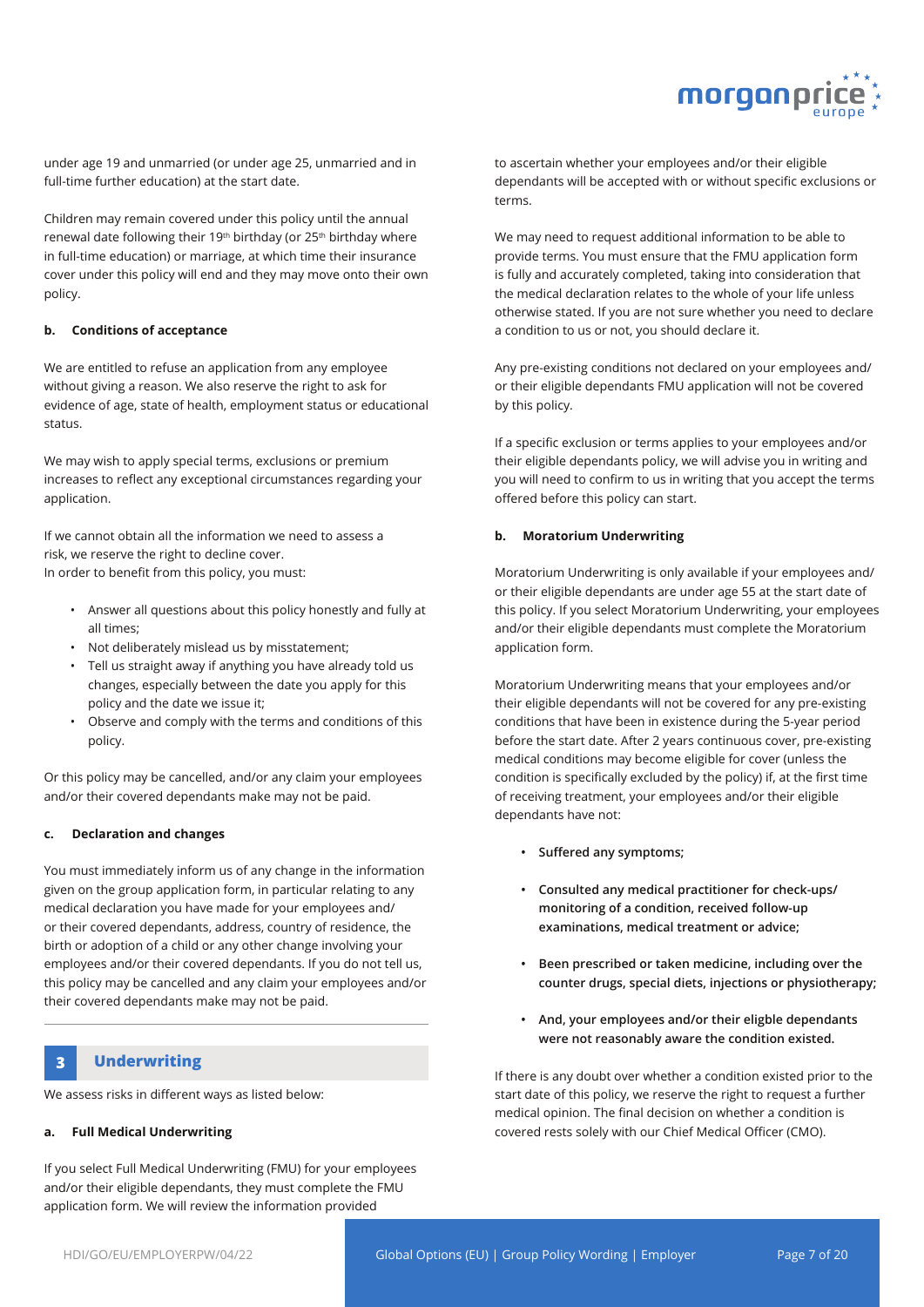

#### **c. Non Disclosures**

If during the course of your policy we deem that a pre-existing condition was not disclosed to us, we reserve the right to either apply restrospective exclusions to your plan or to cancel the plan back to inception.

## **d. Medical History Disregarded (available to group schemes of more than 10 employees)**

If you have selected Medical History Disregarded (MHD) Underwriting, we do not require you to declare your employees and/or their eligible dependants previous medical history, and your employees and/or their eligible dependants will not be required to complete an application form.

Any ongoing or potential claims, which may affect the overall risk of this policy, including pre-existing cases of pregnancy, cancer, heart and lungs, and back problems in the current period of insurance cover, MUST be disclosed and accepted by us prior to cover being confirmed on this policy.

We do not have to accept a group on MHD Underwriting and we do not have to give a reason why.

## **4 How to claim**

#### **a. Emergency assistance/evacuation claims (Preauthorisation required)**

Assistance is available 24-hours a day, 365 days a year for medical emergencies, including evacuation and transportation.

If your employees and/or their covered dependants have an emergency, critical or life-threatening medical condition, and local facilities may not be available to provide the necessary medical treatment, they must contact us immediately for assistance on **+44 (0) 3300 581 668** and select **Option 2**.

Your employees and/or their covered dependants will need to provide the following information for the person requiring medical treatment:

- **• Full name.**
- **• Date of birth.**
- **• Membership Number (found on the certificate of insurance).**
- **• Location.**
- **• Name and contact details of treating physician/hospital.**
- **• Details of the medical condition.**

We will make contact with your employees and/or their covered dependants treating physician to obtain required medical information so that we can assess your employees and/or their covered dependants medical condition and decide if medical evacuation is required and how we will need to action that. If covered, arrangements will be made and we will deal directly with any facility or evacuation provider.

In dire emergencies in remote or primitive areas where your employees and/or their covered dependants cannot make contact with us in advance, your employees and/or their covered dependants must contact us as soon as is practicably possible.

#### **b. Claims requiring pre-authorisation**

Within the detailed benefit schedule, it is shown where certain benefits need pre-authorisation. If your employees and/or their covered dependants wish to make a claim on one of these benefits, they need to call us on **+44 (0) 3300 581 668** and select **Option 3,** or send an email to *mpclaims@morgan-price.eu* 

In most cases, we will then be able to deal directly with the hospital/clinic to arrange your employees and/or their covered dependants treatment and then place a guarantee of payment with the hospital and pay them directly.

If your employees and/or their covered dependants are admitted into hospital in an emergency, please make sure that your employees and/or their covered dependants, a representative, or a member of the hospital staff contact us within 2 days of your employees and/or their covered dependants being admitted into hospital otherwise a 25% co-insurance will apply to your claim.

## **If your employees and/or their covered dependants do not contact us for pre-authorisation as per the detailed benefit schedule, a 25% co-insurance will apply to their claim.**

If your employees and/or their covered dependants policy has a deductible/excess or co-insurance to be applied, your employees and/or their covered dependants will be responsible for paying the hospital directly for the costs not covered.

#### **c. Reimbursement claims**

For claims that do not require pre-authorisation, your employees and/or their covered dependants should take a claim form with them when they receive medical treatment and request the treating physician to complete their part of the form. Your employees and/or their covered dependants should settle the invoice and then send us the claim form and paid invoice/receipt.

Claim forms can be downloaded from www.morgan-price.eu

Please note, any fee that your employees and/or their covered dependants physician may charge for completing the claim form is your employees and/or their covered dependants responsibility.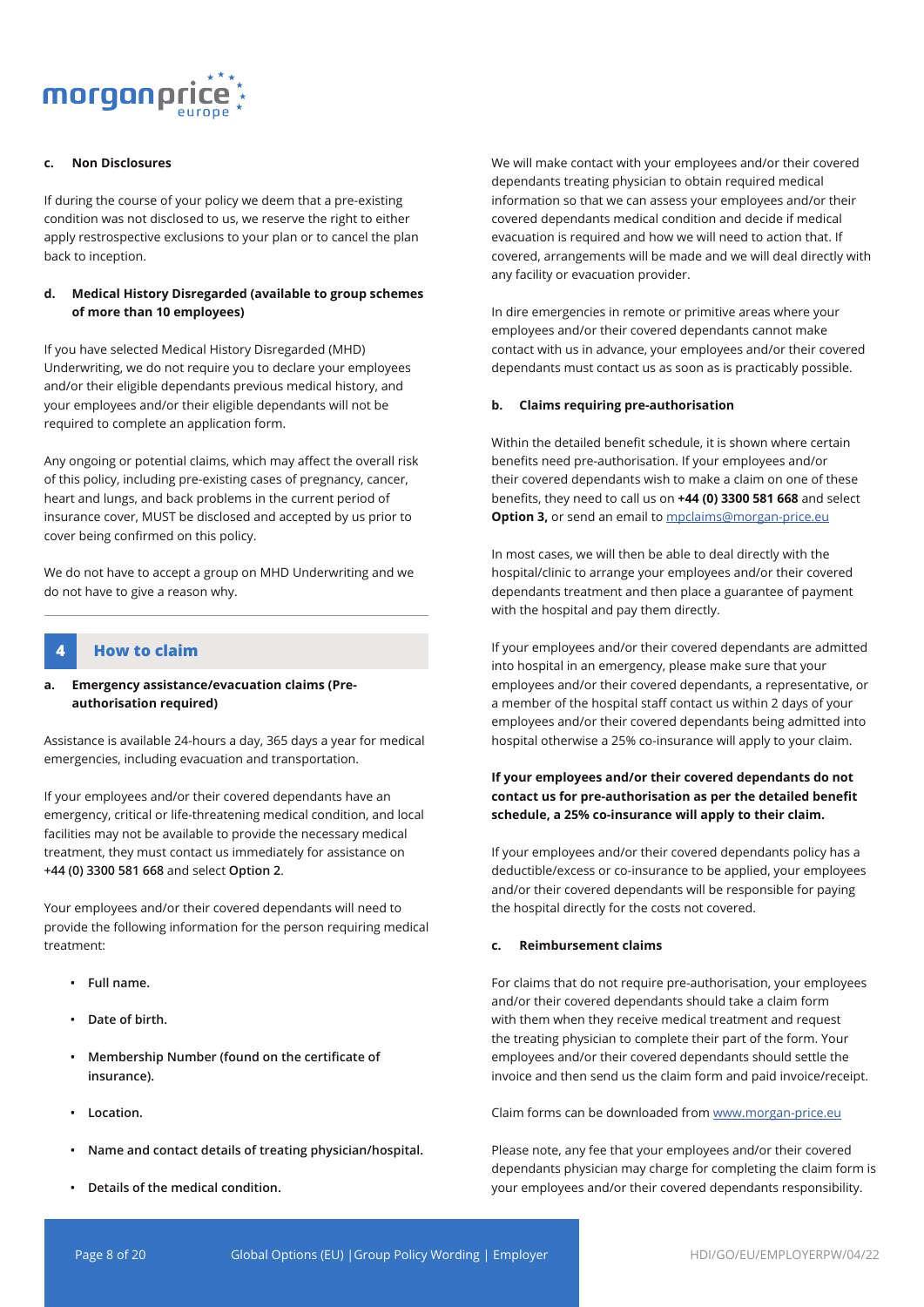

The claim form and supporting documentation should be sent to us by secure email to mpclaims@morgan-price.eu

Alternatively, your employees and/or their covered dependants can post them to us at:

**Morgan Price Claims Department ØENS Virksomhedsadministration ApS Lergravsvej 59, 1 2300 København s Denmark** 

Your employees and/or their covered dependants must take a copy of their claim documents before posting us the originals.

If your employees and/or their covered dependants want to speak to us about their claim, they can call us on **+44 (0) 3300 581 668**

#### **d. General claims guidance notes**

Your employees and/or their covered dependants only need to complete one claim form for each different medical condition per policy year. If your employees and/or their covered dependants receive further bills for an already submitted claim, send these in with an accompanying letter quoting your employees and/or their covered dependants membership number and claim number already provided. Alternatively, take a copy of their original claim form and submit that with the additional bills.

When your employees and/or their covered dependants submit their first claim, please ensure that they also send us the completed bank details form to ensure we can make payment to your employees and/or their covered dependants. Your employees and/or their covered dependants must include an IBAN and SWIFT code where this is required.

Please note that we cannot make payments to banks in countries where UK/US Sanctions are in place.

**ALL** claims must be submitted within **3 months** of the date of service or treatment, otherwise they will not be considered for reimbursement.

Your employees and/or their covered dependants must provide us with written response to any request for information regarding a claim within 28 days of us asking, or as soon as reasonably possible thereafter. In certain circumstances, we may ask your employees and/or their covered dependants to undergo a medical examination, which we will pay for. Your employees and/or their covered dependants must provide us with a written statement to substantiate their claim together with (at your employees and/or their covered dependants own expense) all necessary documentary evidence, information, certificates, receipts and reports that we may reasonably request them to supply. It may also be necessary to request information such as a police report, death certificate, autopsy report and travel itineraries. Failure to

provide us with the information we have reasonably requested, will result in us being unable to assess your employees and/or their covered dependants claim.

In the evaluation of medical claims, the decision of our Chief Medical Officer (CMO) is our final decision.

If you have chosen a deductible/excess to apply to your employees and/or their covered dependants policy, it will apply on a per person, per period of insurance basis, which means that it will be applied once a year to each employee and/or their covered dependants. If you have also selected a co-insurance on out-patient benefit options, the excess will be applied to the claim first and then the co-insurance will be applied to the remaining amount.

At the start of each period of insurance, your employees and/or their covered dependants are responsible for bearing the eligible costs for any expenses up to the value of your employee and/or their covered dependants deductible/excess.

Your employees and/or their covered dependants will need to send us a completed claim form, together with all the bills so that we can work out the amount payable once your employees and/ or their covered dependants have incurred eligible costs up to the level of your deductible/excess.

#### **e. Settlement of claims**

Once we have reviewed the documentation provided and processed your employees and/or their covered dependants claim, we will send your employees and/or their covered dependants a reimbursement statement and make payment of the covered expenses directly into your employees and/or their covered dependants chosen bank account.

We will pay for any bank charges incurred in submitting the funds into your employees and/or their covered dependants bank account.

We will not pay for any charges made by your employees and/or their covered dependants bank for receiving the funds.

For claims made where your employees and/or their covered dependants have incurred expenses in a currency other than the currency of this policy, settlement will be calculated using the appropriate exchange rate prevailing on the date treatment was received.

## **5 Words and phrases used in this policy**

Certain words and phrases used in this policy wording, and the other documentation which forms part of your employees and/ or their covered dependants policy, have specific meanings, which are defined below. Where words and phrases are not shown, they will take on their usual meaning within the English language.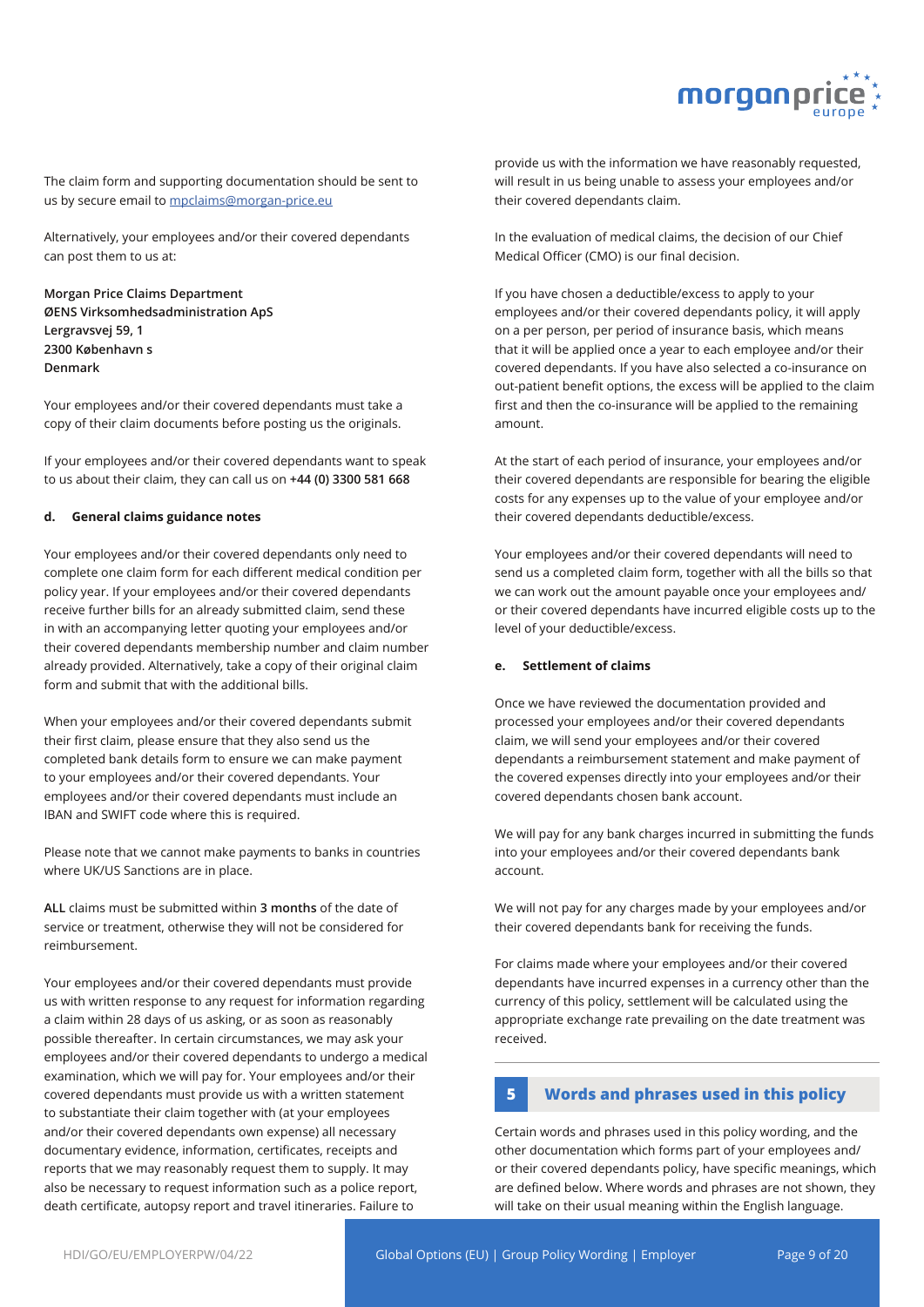

#### **Accident**

A sudden, unexpected, specific bodily injury caused by violent or external means.

#### **Active Service**

An employee will be considered in active service on any day if he/ she is then performing in the customary manner all the regular duties of their employment as performed, or were capable of being performed on the last regularly scheduled day of work.

#### **Acute Medical Condition**

A medical condition of rapid onset resulting in severe pain or symptoms, which is of brief duration and that is likely to respond quickly to medical treatment.

#### **Annual renewal date**

The day after the expiry date as shown on the certificate of insurance.

#### **Benefit schedule**

The detailed table of benefits included within the certificate of insurance, which sets out the benefits available to your employees and/or their covered dependants under this policy, in line with the chosen level of cover.

#### **Birth defect**

A deformity or medical condition, which is caused during pregnancy and/or childbirth.

#### **Bodily injury**

An identifiable physical injury that directly results from an accident.

#### **Cancer**

Any malignant tumour positively diagnosed with histological confirmation and characterised by the uncontrolled growth of malignant cells and invasion of tissue. The term malignant tumour includes leukaemia, lymphoma and sarcoma.

#### **Certificate of insurance**

The document issued to you, which shows the name of the policyholder, together with your insured employees and/or their covered dependants, selected geographical area, selected currency, level of cover, period of insurance, inception and expiry date, name of the Insurer, any special terms, conditions and exclusions and the detailed benefit schedule, which apply to this policy.

#### **Chronic medical condition**

A medical condition, which has two or more of the following characteristics:

- It has no known recognised cure;
- It continues indefinitely;
- It has come back;
- It is permanent;
- Requires palliative treatment;
- Requires long-term monitoring, consultations, check-ups,

examinations or tests;

• Your employees and/or their covered dependants need to be rehabilitated or specially trained to cope with it.

#### **Claim**

The total cost of treating a single medical condition or bodily injury.

#### **Close relative**

Spouse or partner (of the same or opposite sex), mother, father, mother-in-law, father-in-law, stepmother, stepfather, legal guardian, daughter, son, daughter-in-law, son-in-law, (including legally adopted son or daughter), stepchild, sister, brother, sisterin-law, brother-in-law, grandparents or grandchildren of your employees and/or their covered dependants.

#### **Co-insurance**

The percentage of eligible costs which your employees and/or their covered dependants are responsible for paying.

#### **Complications of pregnancy and childbirth**

For the purposes of this policy, complications of pregnancy and childbirth shall only be deemed to include the following: toxaemia, gestational hypertension, pre-eclampsia, ectopic pregnancy, hydatidiform mole, ante and post partum haemorrhage, retained placenta membrane, stillbirths, miscarriage, medically necessary caesarean sections and medically necessary abortions.

#### **Confinement to home**

When an illness or injury restricts the ability of your employees and/or their covered dependants to leave their home, except with the assistance of another individual and the aid of a supportive device (such as crutches, a cane, a wheelchair or a walker). Any medically necessary absence from your employees and/or their covered dependants home shall not disqualify them from being considered to be confined to home.

#### **Congenital condition**

A medical condition or abnormality that is present at birth.

#### **Consultant**

A surgeon, anaesthetist or physician who is legally qualified to practice medicine or surgery following attendance at a recognised medical school, and is recognised as having a specialist qualification in the field or expertise in the treatment of the disease, illness or injury being treated.

#### **Country of residence**

The country where the employees and/or their covered dependants covered by this policy have primary residence, and in which they normally live or spend most of their time each policy year.

#### **Critical medical condition**

A situation where your employees and/or their covered dependants are suffering a medical condition, which in the opinion of our Chief Medical Officer (CMO) and in consultation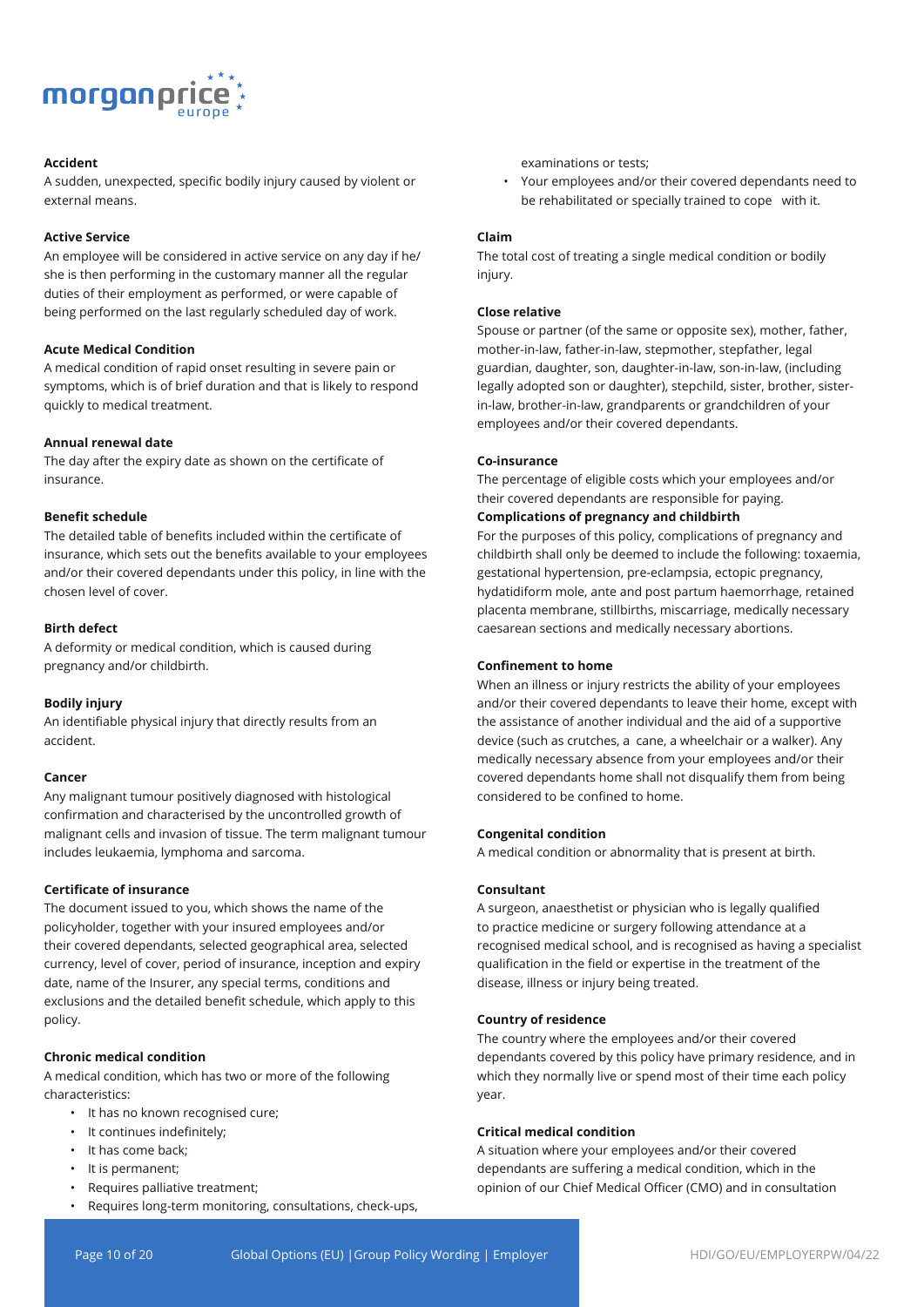

with the local treating doctor, requires immediate evacuation to an appropriate medical facility.

#### **Day-patient**

Medical treatment provided in a hospital where employees and/ or their covered dependants requires a period of recovery in a hospital bed, but does not need to stay overnight.

#### **Deductible/excess**

The amount of money stated on the certificate of insurance, which is payable by you. If you have chosen a deductible/excess to apply to this policy, it will apply on a per person, per policy year basis, which means it will be applied once a year to employees and/or their covered dependants. At the start of each period of insurance, your employees and/or their covered dependants are responsible for bearing the eligible costs for any expenses up to the value of your deductible/excess.

#### **Dependant**

Your employees:

- Legal spouse or partner of the same or opposite sex;
	- Child, step-child or legally adopted child provided that he/she is under age 19 and unmarried (or under age 25, unmarried and in full-time further education) on the date first included under this policy or at any subsequent annual renewal date.

#### **Eligible costs**

Charges, fees and expenses for all the items of benefits as displayed on the detailed table of benefits attached to the certificate of insurance.

#### **Emergency dental treatment**

Dental treatment necessary as a result of an accident caused by an extra-oral impact, received within 48 hours from the date and time of the accident, for the immediate relief of pain caused by natural teeth being lost or damaged.

#### **Emergency treatment**

Medical treatment given to evaluate and treat an acute medical condition, whether resulting from an accident or sudden onset of an illness, where it is reasonable for your employees and/or their covered dependants to believe the symptoms of their condition are of such severity in nature, that failure to seek immediate medical treatment could result in either placing employees and/ or their covered dependants health in serious jeopardy or causing impairment of bodily function.

#### **Emergency medical transfer or evacuation**

Medically necessary emergency transportation and medical care approved by us when the facilities in the place of incident are not able to provide the care required. This includes medical care during the process of transporting your employees and/or their covered dependants, when suffering from a critical medical condition, to the nearest suitable hospital that can provide the necessary treatment.

#### **Employee**

A person who is in active service on a full-time basis with you or on contract employment. It does not mean a person in casual employment. This may include a sole proprietor, or partner or director of the employer.

#### **Employer**

The employer of the person(s) to be covered by the group policy, or in the case of a non-employee group policy accepted by us, the sponsoring organisation through which the policy offered, effected and administered, and to which the group certificate is issued.

#### **Expiry date**

The date on which all insurance cover under this policy ends.

#### **External prosthesis**

An external device (i.e. artificial limbs) that substitutes or supplements a missing or defective part of the body.

#### **Geographical area**

One of the five different areas as shown in the certificate of insurance, which comprise of the following countries:

**Area 1:** Albania, Andorra, Austria, Belarus, Belgium, Bosnia Herzegovina, Bulgaria, Channel Islands, Croatia, Cyprus, Czech Republic, Denmark, Estonia, Finland, France, Germany, Gibraltar, Greece, Greenland, Hungary, Iceland, Ireland, all islands of the Mediterranean, Isle of Man, Italy, Latvia, Liechtenstein, Lithuania, Luxembourg, Macedonia, Madeira, Malta, Moldova, Monaco, Montenegro, Netherlands, Norway, Poland, Portugal, Romania, Russia (West of the Urals), Serbia, Slovakia, Slovenia, Spain, Sweden, Switzerland, Turkey, Ukraine, United Kingdom and Vatican State.

**Area 2:** Worldwide excluding China, Hong Kong, Singapore and United States of America.

**Area 3:** Worldwide excluding United States of America.

**Area 4:** Worldwide.

**Area 5:** Africa, including the Indian Subcontinent but excluding South Africa

#### **Group Certificate**

The certificate of insurance issued to you, the employer, who is named on the Group Application Form, which forms part of the contract of insurance between the Insurer and the employer.

#### **Home country**

The country for which your employees and/or their covered dependants hold a current passport. Where they hold dual nationality, the home country will be the one stated on the application form completed at the start date of this policy.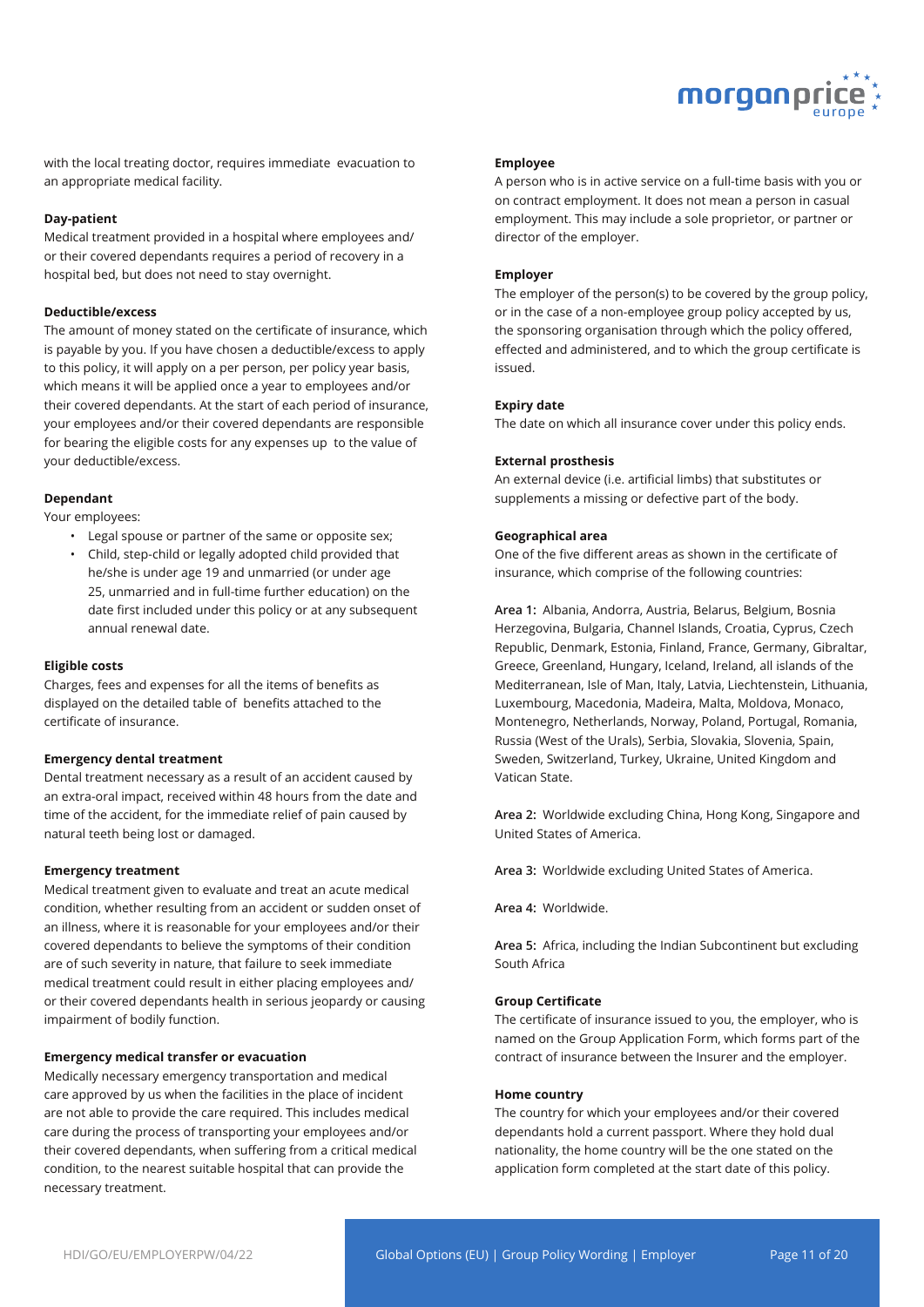

#### **Hospice**

A facility that specialises in the care of people who are terminally ill with special concern for death with dignity.

#### **Hospital**

Any facility under the constant supervision of a resident physician, which is legally licensed as a medical or surgical hospital in the country where it is located.

#### **Illness**

Any sickness, disease, disorder or alteration in your employees and/or their covered dependants state of health diagnosed by a physician.

#### **In-patient**

Medical treatment provided in a hospital where employees and/ or their covered dependants is admitted and, out of medical necessity, occupy a bed for one or more nights, but not exceeding 12 months in total, for any one medical condition.

#### **Insured Person/You/Your/Yourself**

Your employees and/or their covered dependants shown on the certificate of insurance.

#### **Insurer**

HDI Global Specialty SE. The Insurer is solely obligated and liable for all covers and benefits provided under the terms of this policy wording, certificate and any endorsements.

#### **Level of cover**

The levels of cover available under the Global Options Plan as shown on the certificate of insurance, which will be the following: **The Core Module**

#### **Optional Modules:**

- Out-patient Module 1
- Out-patient Module 2
- Wellness and Dental Module
- Optical Module Level 1 and 2
- Psychiatric Module
- Enhanced physiotherapy Modules, Level 1, 2 & 3
- Enhanced routine chronic Module
- Enhanced pregnancy and childbirth Module, Level 1 & 2
- Reduced pregnancy and childbirth Module
- Enhanced alternative therapies Module

#### **Lifetime limit**

The maximum amount of money we will pay, during the lifetime of this policy, in respect of benefits marked with a lifetime limit on the benefit schedule attached to the certificate of insurance.

#### **Local ambulance services**

Provision of ambulance to transport your employees and/or their covered dependants to hospital in a medical emergency.

#### **Medical condition**

Any disease or illness (including psychiatric illnesses), not otherwise excluded by this policy.

#### **Medical treatment**

The provision of recognised medical and surgical procedures and healthcare services, which are administered on the order of, and under the direction of a physician, for the purposes of curing a medical condition, bodily injury or illness or to provide relief of a chronic medical condition.

#### **Medical Practitioner**

A person who is legally qualified in medical practice following attendance at a recognised medical training facility to provide medical treatment, and who is licensed in the country where the treatment is received.

#### **Membership listing**

The schedule that details your employees and/or their covered dependants who are covered under the Global Options Plan. You must provide us with full names, date of birth, nationalities and country of residence for your employees and/or their covered dependants who will be included in the Group plan.

#### **Newborn**

A baby who is within the first 16 weeks of its life following birth.

#### **Nurse**

A registered nurse who has graduated from a nursing program and met the requirements outlined by a country, state, province or similar licensing body to obtain a nursing license, and delivers clinical treatment alongside doctors and other healthcare professionals.

#### **Organ implantation**

Medical treatment undertaken to perform the implantation of the following natural human organs: kidney, liver, heart, lung, stem cell, bone marrow and skin grafts (where medically necessary and not for cosmetic purposes).

#### **Out-patient**

Medical treatment provided to your employees and/or their covered dependants by, or on the recommendation of a physician, which does not involve an admission to hospital either on an inpatient or day-patient basis.

#### **Overall maximum benefit**

The maximum amount of costs that will be paid to, or a payment made, on behalf of your employees and/or their covered dependants during each period of insurance.

#### **Palliative treatment**

Treatment where the primary purpose is only to offer temporary relief of symptoms, rather than to cure the medical condition causing the symptoms.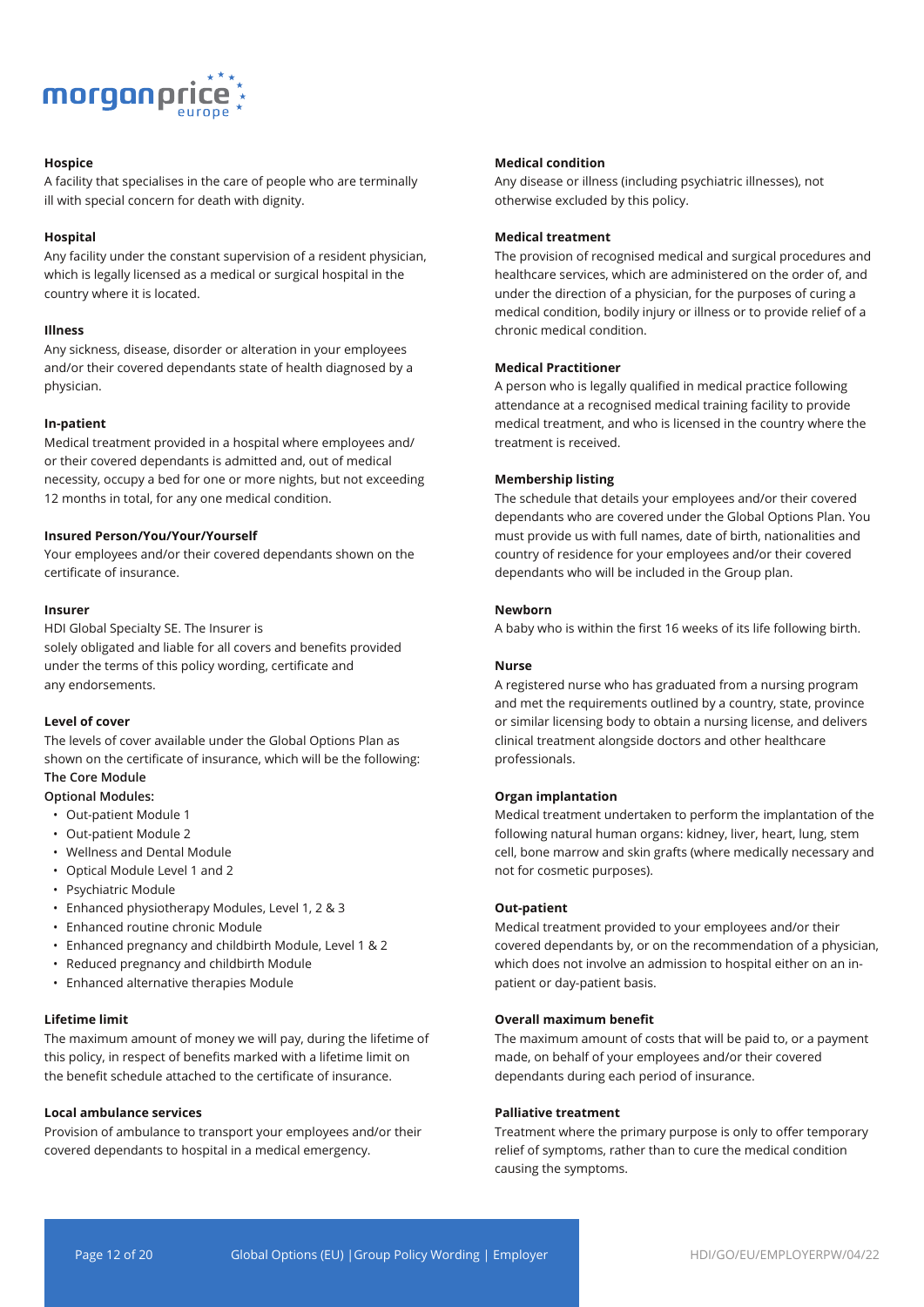

## **Period of insurance**

The period of time as shown on the certificate of insurance during which this policy is effective, subject to payment of the required premium.

#### **Physician**

A legally licensed medical/dental practitioner who is authorised by the appropriate governing authorities to practice medicine in the country where treatment is provided.

#### **Physiotherapy**

Medical treatment provided by a licensed and qualified physiotherapist. Physiotherapy does not include ante-natal and maternity exercises, manual therapy, sports massage or occupational therapy.

#### **Plan type**

The name of the level of benefits that applies as detailed on the certificate of insurance.

#### **Policyholder**

The employer who subscribes to this policy, on behalf of their employees and/or their covered dependants, who is responsible for paying the premium and ensuring that the policy terms and conditions are adhered to.

#### **Pre-authorisation**

The process whereby your employees and/or their covered dependants seek approval from usprior to undertaking treatment or incurring costs.

#### **Pre-existing medical condition**

Any medical condition, psychological condition or 'related condition' for which your employees and/or their covered dependants have suffered any symptoms (whether investigated or not), consulted any medical practitioner for check-ups or monitoring of a condition, received follow-up examinations, medical treatment or advice, or been prescribed or taken medicine, including over the counter drugs, special diets, injections or physiotherapy, or was reasonably aware existed, in the 5-year period prior to your employees and/or their covered dependants start date. A 'related condition' is deemed to be any medical condition that is either an underlying cause of, or directly attributable to, the medical condition, subject to claim.

#### **Premature baby**

A baby born before the start of the 37<sup>th</sup> week of pregnancy.

#### **Prescription drugs**

Medications and drugs whose sale and use are legally restricted to the order of a physician. Drugs, medicines and other medicaments purchased 'over the counter' without a physician's prescription are not covered by this policy.

#### **Principal member**

The employer.

#### **Start date**

The date that insurance cover under this policy first starts for your employees and/or their covered dependants.

#### **Subrogation**

Our right to act as your employees and/or their covered dependants substitute to pursue any rights your employees and/ or their covered dependants may have against a third party, who is liable for a claim paid by us under this policy.

#### **Usual, Customary and Reasonable**

The charges that would typically be made for the treatment that your employees and/or their covered dependants receive in the location where treatment is received. If there is any dispute relating to usual, customary and reasonable, we will identify the amount typically charged by obtaining three quotations for the disputed treatment and we will settle costs based on an average of the three quotations.

#### **Waiting period**

The period during, which no benefit is payable for treatment costs when a waiting period is shown in the benefit schedule. Only costs incurred after the waiting period will be eligible for consideration.

#### **We/Us/Our**

HDI Global Specialty SE, in conjunction with Morgan Price (Europe) ApS, who are responsible for administering this policy on behalf of the Insurer. Our claims and assistance services may be outsourced to specialist organisations who act on our behalf.

## **6 General exclusions**

The following exclusions apply to all benefits of this policy. Please note, any consequences resulting directly or indirectly from these exclusions are also excluded.

We will not pay claims for any of the following:

- 1. The first 25% of costs for any claims not pre-authorised, where required.
- 2. Any treatment costs that occur after the expiry date of this policy.
- 3. Any medical condition, psychological condition or 'related condition' for which your employees and/or their covered dependants have suffered any symptoms (whether investigated or not), consulted any medical practitioner for check-ups or monitoring of a condition, received followup examinations, medical treatment or advice, or been prescribed or taken medicine, including over the counter drugs, special diets, injections or physiotherapy, or was reasonably aware existed, in the 5-year period prior to your start date. A 'related condition' is deemed to be any medical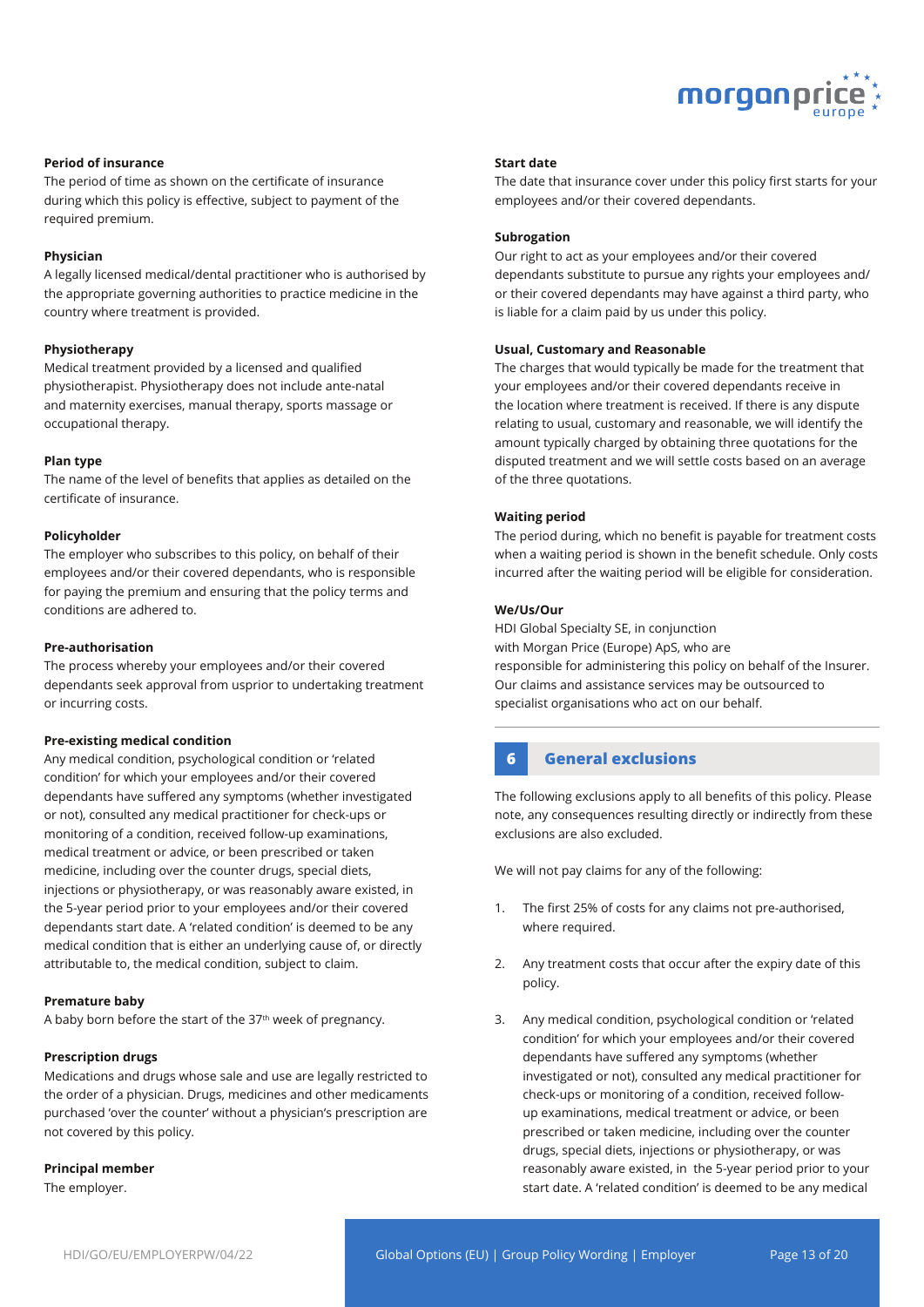

condition that is either an underlying cause of, or directly attributable to, the medical condition, subject to claim.

- 4. Medical treatment for alcoholism, drug and substance abuse/dependency. This includes treatment for being under the influence and/or suffering from the effects of alcohol, intoxicants, drugs or narcotics.
- 5. Medical treatment for any addictive and/or compulsive disorder.
- 6. Deliberate self-inflicted injury, needless self-exposure to peril (except in an attempt to save human life), suicide, attempted suicide or self-harm.
- 7. Dietary supplements, nutritional supplements, body-building supplements and substances, fibre, fatty acids, amino acids, vitamins, minerals and organic substances regardless as to whether prescribed by a physician, except as provided for under item 3H - Complementary Therapies and 2 Cancer Care Benefit
- 8. Contraception, sterilisations or its reversal (including vasectomy), fertilisation, impotence, venereal disease (including testing), sexually transmitted diseases, gender reassignment or any other form of sexual related condition.
- 9. Medical treatment for any form of assisted reproduction (including in vitro fertilisation) and its consequences, including any resulting pregnancy and childbirth, or complications of the assisted reproduction treatment, or complications of any resulting pregnancy and childbirth.
- 10. Any act that is fraudulent, illegal, criminal, deliberately careless or reckless on your employees and/or their covered dependants part.
- 11. Any claim arising in the course of travel undertaken against medical advice or where your employees and/or their covered dependants could have reasonably foreseen a medical condition would arise.
- 12. Any claims arising from air travel where employees and/or their covered dependants is more than 28 weeks pregnant.
- 13. Costs associated with medical treatment of a premature baby after the initial 2 months from date of birth.
- 14. Any claims arising from birth injuries or defects, congenital illness/abnormality.
- 15. Medical treatment for Human Immunodeficiency Virus (HIV) or HIV related illness, including Acquired Immune Deficiency Syndrome (AIDS) or AIDS related complex (ARC) and any similar infections, illnesses, injuries or medical conditions arising from these conditions.
- 16. Any treatment which is experimental and/or unproven. We deem this to be any treatment not recognised scientifically by the official government control agency of the country where treatment is received.
- 17. Any treatment and/or use of drugs/medicines not licensed by the official government control agency of the country where treatment is received or not used in accordance with their licensed indications.
- 18. Drug therapy and/or treatment provided by a physician, who is unlicensed in the country treatment is received.
- 19. Routine or preventative medicines, vaccinations of any kind and general health check-ups, unless specifically covered by the selected plan type.
- 20. Cosmetic surgery, cosmetic treatments or remedial surgery, whether or not for psychological purposes, except when required as a direct result of an illness, injury or accident.
- 21. Any claims arising from weight loss, weight problems or eating disorders, including removal of fat or other surplus body tissue.
- 22. Any claims arising from snoring, insomnia, sleep apnoea or sleeping disorders, including sleep studies or corrective surgery.
- 23. Surgery (other than laser treatment surgery performed by an ophthalmic surgeon) to correct short or long sight, or any other eye defect, unless caused as a result of an accident or medical condition.
- 24. Stem cell transplants for any medical condition, apart from the treatment of cancer where it is pre-authorised.
- 25. Medical treatment performed by a physician who is a relative of your employees and/or their covered dependants, unless previously approved by us.
- 26. Claims arising from racing, other than on foot, and all professional sports (By professional we mean sports for which you and/or your covered dependants are paid to take part).

However, we reserve the right to load for or exclude hazardous activities that must be disclosed on the application form.

- 27. Any claim arising when your employees and/or their covered dependants is under military authority or is engaged in activities involving the use of firearms or physical combat or in an area of military conflict, except in connection with tourist trips made on a private basis during leave.
- 28. Any expenses relating to 'search and/or rescue' operations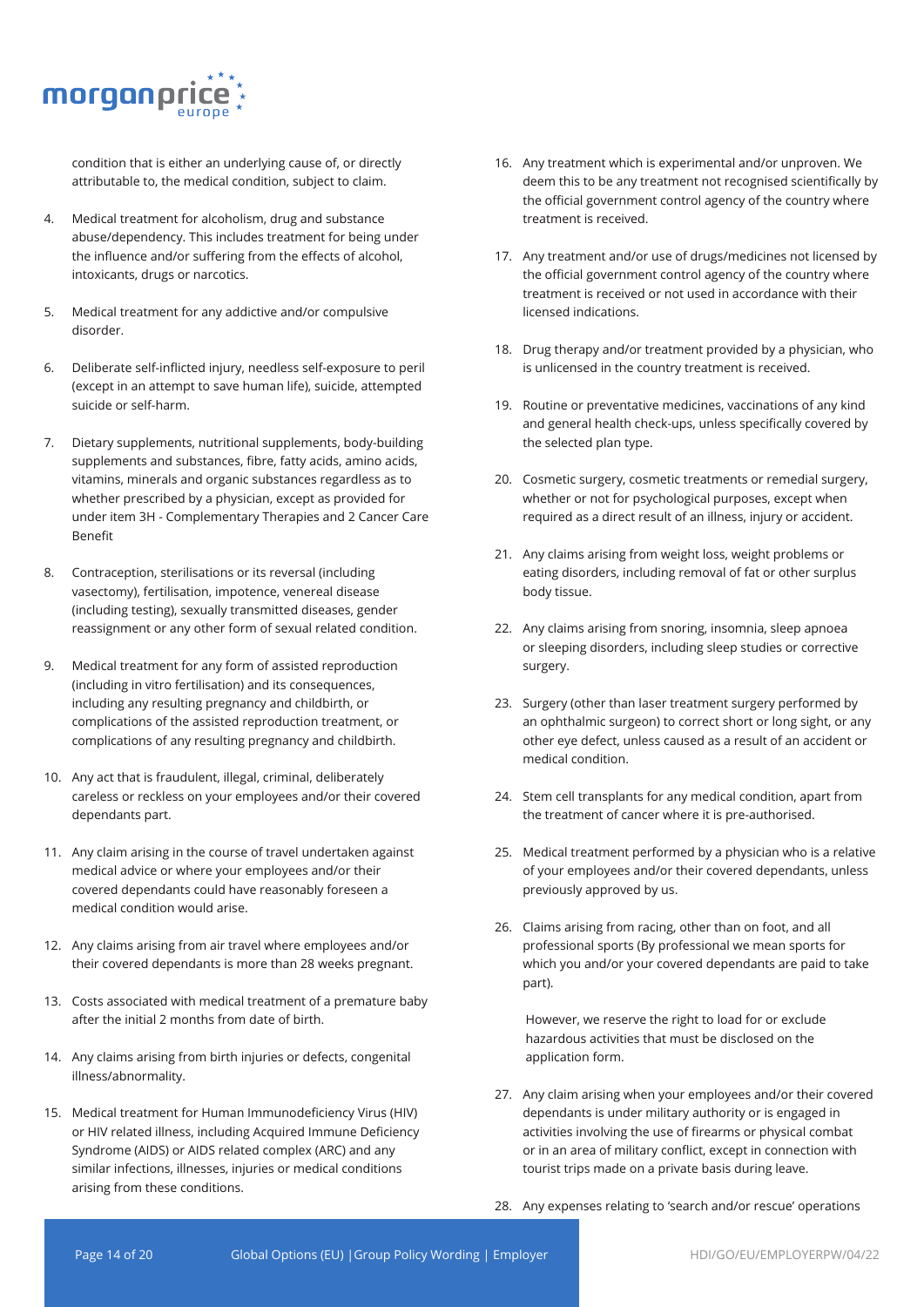

to find your employees and/or their covered dependants in mountains, at sea, in the desert, in the jungle and similar remote locations.

- 29. Any expenses relating to an air/sea rescue operation or an evacuation/transfer from any off-shore structure or ship.
- 30. Any expense not specifically stated in this policy as being insured and any expenses, which exceed the individual benefit limits or overall maximum benefit of the plan type.
- 31. Any expenses where no supporting documents are available.
- 32. Any accounts, bills or invoices received by us more than 3 months after the date of treatment or the date the service was given.
- 33. Accommodation and medical treatment costs in a hospital where it has effectively become your employees and/or their covered dependants home, and where the admission is arranged wholly or partly for domestic reasons.
- 34. Accommodation and medical treatment costs in a nursing home, hydro spa, nature clinic, health farm, health spa, rest/ retirement/convalescent home or similar.
- 35. Medical treatment for learning difficulties, hyperactivity, attention deficit disorder, speech therapy, behavioural problems or development problems.
- 36. Any costs which are unnecessary, medically inappropriate or are over and above what is usual, customary and reasonable for the services provided. Usual, reasonable and customary will be for the area or country where treatment is received, not for the hospital itself.
- 37. Any claim in any way caused or contributed to, by the use or release or the threat thereof of any nuclear weapon or device, chemical or biological agent.
- 38. Any claims resulting from war, invasion, act of foreign enemy hostilities (whether war be declared or not), civil war, rebellion, revolution, insurrection, military or usurped power or, taking part in civil commotion or riot of any kind, except where injury is sustained as an innocent bystander.
- 39. Bodily injury or illness caused by an Act of Terrorism, except where such injury/illness is sustained as an innocent bystander, excluding any Act of Terrorism involving the use of nuclear weapons or devices, chemical or biological agents. For the purposes of this policy, an Act of Terrorism means an act, including but not limited to, the use of force or violence and/or the threat thereof, of any person or group(s) of persons whether acting alone or on behalf of or in connection with any organisation(s) or government(s), committed for political, religious, ideological or similar purposes or reasons including the intention to influence any government and/or to put the public or any section of the public, in fear.
- 40. Any expense which at the time of happening, is covered by any other existing insurance plan or state cover. If there is other cover in force, you must tell when you first contact us.
- 41. Costs which your employees and/or their covered dependants would have otherwise had to pay in any event.
- 42. Any loss arising from the medical services in this policy, unless negligence on our part can be demonstrated.
- 43. Any costs incurred where your employees and/or their covered dependants have travelled to a country/area, which the Government or Embassy, of their home country, have advised against travelling to.
- 44. Medical treatment related to podiatry and/or chiropody, including, but not limited to, bunions and ingrown toenails.
- 45. If your employees and/or their covered dependants wear glasses or contact lenses prior to the start date of this policy, replacement spectacles, contact lenses or laser eye surgery are excluded from cover.
- 46. Cover for replacement of existing crowns, inlays, fillings, bridges or missing teeth prior to the start date of this policy are excluded. These are classified as pre-existing.
- 47. Claims arising from the use of e-cigarettes.
- 48. No cover is provided under this policy if general medical advice has not been followed.
- 49. Costs for the provision of medical reports or completion of claim forms or translations.
- 50. Any motorcycle accident where a crash helmet has not been worn, whether or not it is required by law in the country of claim.
- 51. Any 'over the counter' drugs or medicines, even if prescribed by a physician.
- 52. Please note, no cover is available for implantation of any other organ either of a natural or artificial nature.
- 53. There is no cover for any accidents or medical treatment required as a result of using electric or motorised scooters (the two/three wheeled variety that you stand on) whether being driven on the road or off the road, legally or illegally.

## **7 General policy administration**

#### **a. Commencement of cover**

Your employees and/or their covered dependants cover can start once we have accepted you and your employees and/or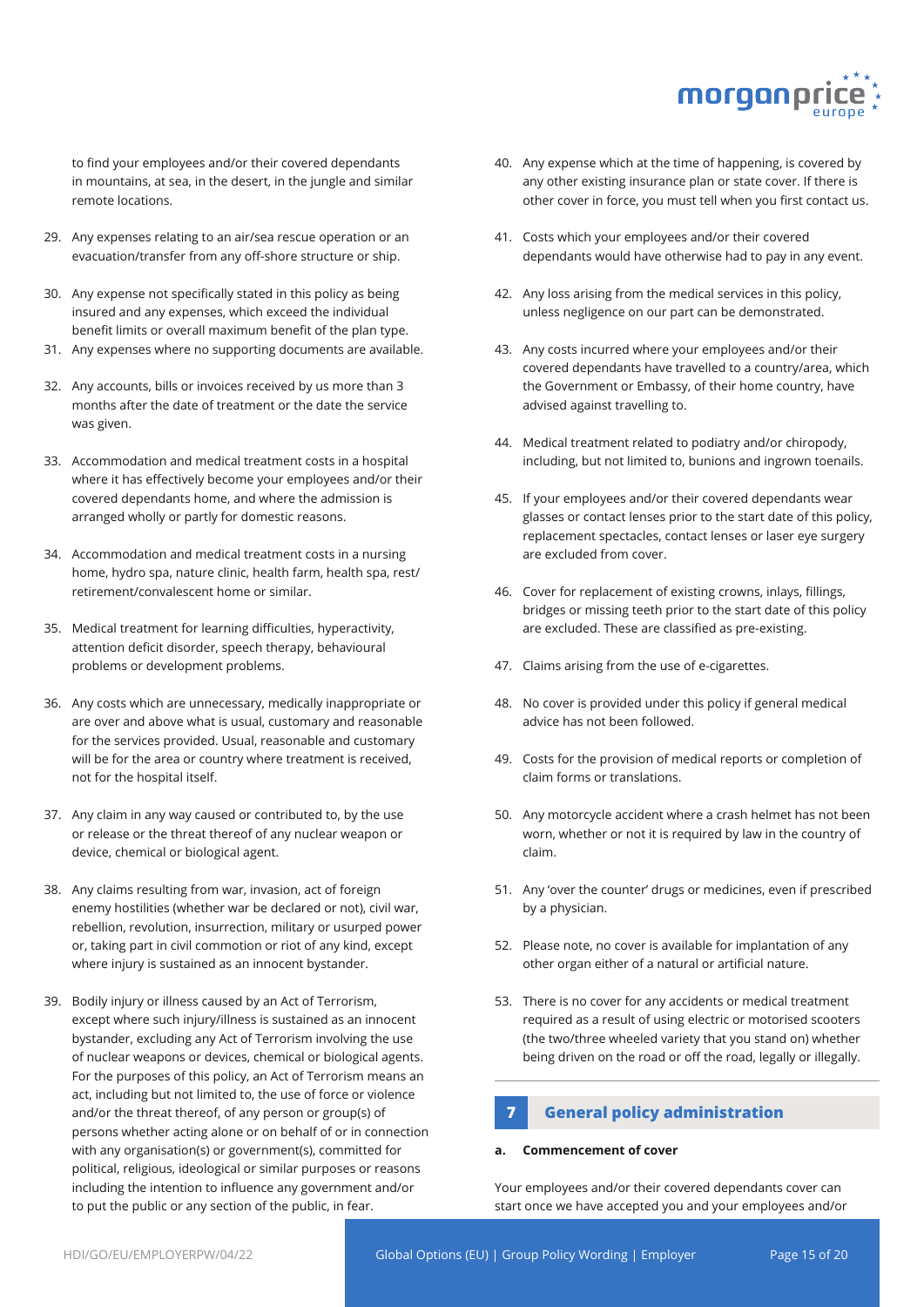

their eligible dependants application form and the first premium payment has been received by us, including any applicable taxes.

Your employees and/or their eligible dependants start date will be shown on the certificate of insurance. Your employees and/or their eligible dependants start date must be within 30 days from the date the application forms were signed.

We will provide you with a PDF of certificate of insurance, any relevant endorsements, a benefit schedule and a membership card(s), which includes details of the emergency claims contact details.

## **b. Adding or removing your employees and/or their dependants**

Applications to add employees and/or their eligible dependants may be made at any time during the period of insurance, subject to payment of the required premium.

A healthy newborn child may be added to this policy from their date of birth, provided we received a completed application form from your employee and/or their covered dependant within 14 days of their date of birth. If your employee and/or their covered dependant notify us after this period, we will add the newborn child from the date we receive the completed application form, and not their date of birth. If the newborn has known medical conditions, these will need to be declared on an FMU application form and we will advise what cover we can offer.

Please note that submission of a claim under item 5 – Maternity Benefits, does not constitute formal notification for the newborn to be added to this policy. A completed application form is required.

If you wish to remove any of your employees and/or their covered dependants from this policy, you must make this request in writing. Removal will be made from the date that written notification is received.

#### **c. Maintaining cover**

Subject to satisfying any specific eligibility criteria and payment of the required premium, this policy will remain in force during the period of insurance and is renewable for successive 1-year periods at the prevailing terms, premium rates and benefits.

We will not cancel this policy because of either a deterioration in the health of your employees and/or their covered dependants or the number/value of claims your employees and/or their covered dependants make, unless we are prohibited by insurance law or legislation, or decide not to continue to underwrite this type of insurance in your employees and/or their covered dependants country of location.

If we decide to stop underwriting this policy, we shall give you as much notice as possible in writing prior to this policies next annual renewal date.

#### **d. Alterations to this policy**

We may change the premium rates, terms, conditions and benefits of this policy from time to time, but any such changes will not apply until the next annual renewal date first following the introduction of such changes.

No alteration or waiver of the terms, conditions and benefits of this policy shall be accepted unless it is in writing by one of our authorised company officials.

#### **e. Changing the plan type**

You may only apply to change the plan type at the annual renewal date of this policy. If we accept your application, we reserve the right to apply a variation in cover to any medical conditions, which pre-existed the date of such change.

You may change the geographical area during the period of insurance if your employees and/or their covered dependants relocate to a country of residence, which is located outside of the geographical area chosen at the start date or subsequent annual renewal date.

We reserve the right to apply a variation in cover to any medical conditions which pre-existed the date of such change.

#### **f. Policy duration and premium payment**

This is an annual contract, which is renewable each year, subject to the terms and conditions in force at the annual renewal date, and subject to payment of the applicable renewal premium.

All premiums are payable in advance of cover being provided under this policy. Premiums can be paid by bank transfer or by debit/credit card.

Premiums (and any applicable taxes) are payable monthly, quarterly, semi-annual or annually but this is an annual contract of insurance. If you elect to pay the premium in instalments, you will be charged an administration fee. You are still responsible for paying the entire annual premium, even if we have agreed you may pay by instalments. If we do agree you can pay by instalments then you must ensure the credit/debit card you supply is valid for the entire period of the policy year.

We reserve the right to withdraw frequency payment facilities and/or charge an administration fee for non-payment.

This policy will be cancelled if a payment date is missed, although we may subsequently reinstate cover if an outstanding payment is received within 30 days of its due date.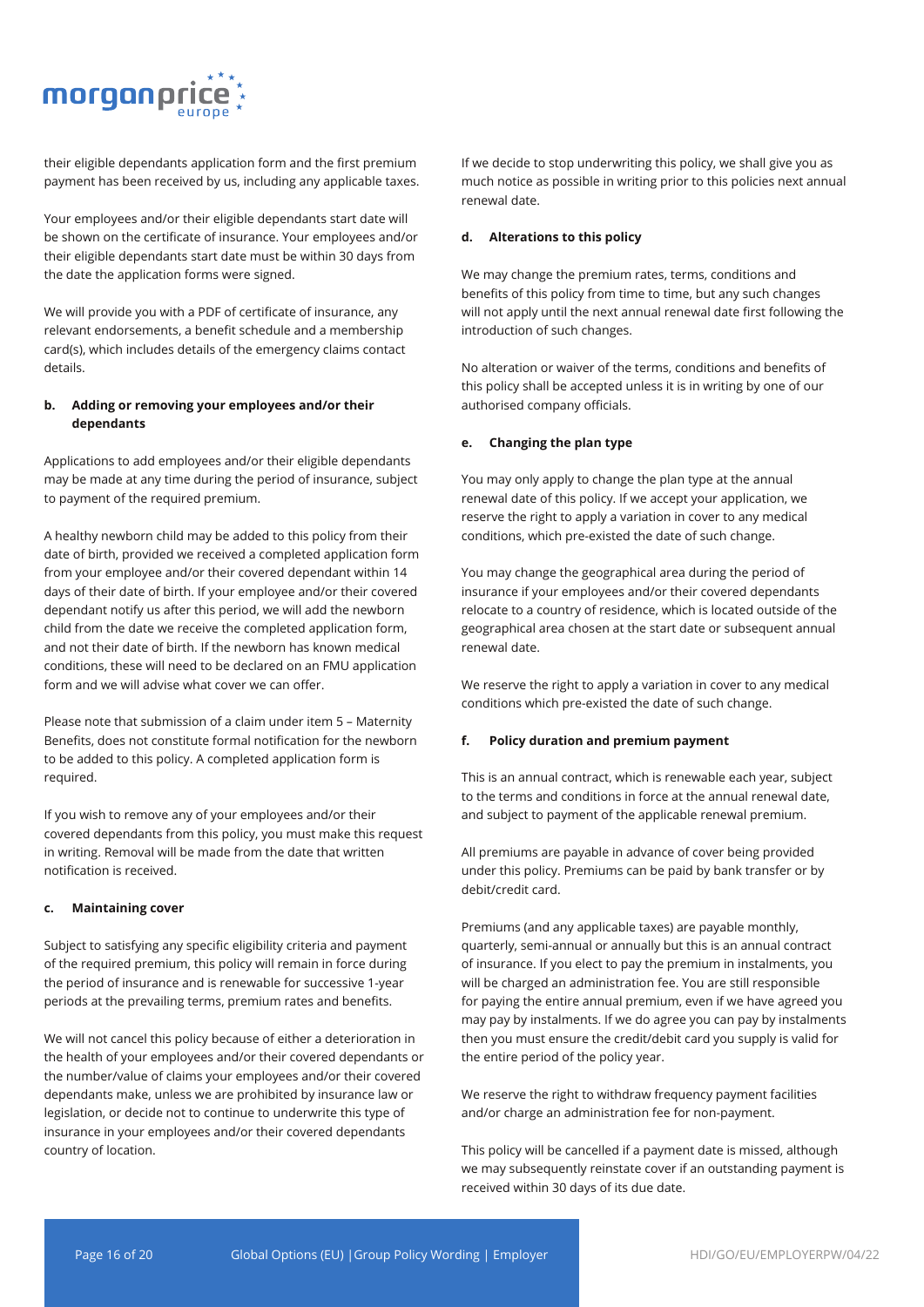

If we agree to reinstate cover, we reserve the right to apply revised underwriting terms to this policy.

If a premium is outstanding, any claims will be suspended and will not be settled until the outstanding premium is received by us.

If any premium is unpaid at the end of this 30-day period, we will cancel this policy from the date that the unpaid premium was due. Any outstanding premium will be deducted from the credit/debit card supplied.

Premiums are payable in the currency of this policy, which you elected at the start date of this policy.

We reserve the right to alter premiums at any time but if we do so, the new premiums will not be effective until your annual renewal date.

We reserve the right to alter the amount of Insurance Premium Tax (IPT), government levies or other taxes as and when they change by law, and to apply them at the next premium due date.

If having purchased this policy, you decide that it does not meet your requirements, please return the policy documents to us within 14 days of receipt, together with written cancellation instructions. Provided no claims have been paid and/or preauthorisation has been given, we will refund any premium that you have paid.

#### **g. Temporary return to home country**

For nationals of the United States of America, cover can remain in force for temporary return and visits to your employees and/or their covered dependants home country up to a maximum of 90 days in total during each period of insurance, provided that your employees and/or their covered dependants home country is included within their selected geographical area. Your employees and/or their covered dependants policy will automatically terminate after 90 consecutive days in the United States of America – refer to "Termination".

For nationals of all other countries worldwide, there is no restriction for temporary return and visits to your employees and/ or their covered dependants home country, provided their home country is included within your employees and/or their covered dependants selected geographical area.

Where your employees and/or their covered dependants home country falls outside of their selected geographical area, please refer to Item 8 – Emergency Out of Area Treatment.

#### **h. Cancelling this policy**

If you cancel this policy at any other time, you must give us 14 days notice in writing at the address shown on this policy documentation. We will cancel this policy from the date of receipt of such instruction or from a future date. Under no circumstances will we back date any cancellation requested by you.

Once we have received your cancellation notification and provided no claims or pre-authorisations have been put in place in the current 12-month period of insurance, a pro-rata refund may be applicable. If a claim has been made, then no refund will be due and any outstanding instalment premiums remain payable.

If you cancel this policy, we reserve the right to charge an administration fee of £/€/\$30.

We will not cancel this policy because of eligible claims made by your employees and/or their covered dependants. We reserve the right to cancel this policy at any time if your employees and/or their covered dependants have:

- Misled us by misstatement or concealment or failed to answer any question about this policy honestly and fully; or
- Made or attempted to make a false or fraudulent claim or if any employee and/or their covered dependants uses any methods to try to make a fraudulent claim; or
- If you fail to pay the premium due.

## **i. Termination**

This policy will automatically end in any of the following situations:

- Failure to pay the premium on the date due. At our absolute discretion, we may reinstate the cover if the outstanding premiums are paid to us in full, although we reserve the right to apply revised underwriting terms to this policy.
- Where your employees and/or their covered dependants have acted in a fraudulent manner or deliberately claimed benefit either directly or indirectly, to obtain unreasonable pecuniary advantage, which is to our detriment.
- For nationals of the United States of America only, 90 days after your employees and/or their covered dependants return to their home country. This 90-day period shall be reduced by the number of days that have already been spent on temporary return and visits to the United States of America during the period of insurance. If there are less than 90 days to run until the expiry date, then cover shall cease on the expiry date.

On termination of this policy for whatever reason, our liability will immediately cease.

## **j. Death of an employee and/or their covered dependants**

Should an employee and/or their covered dependant die during the period of insurance, any dependants who are insured can continue to be covered for the remainder of the period of insurance at your discretion.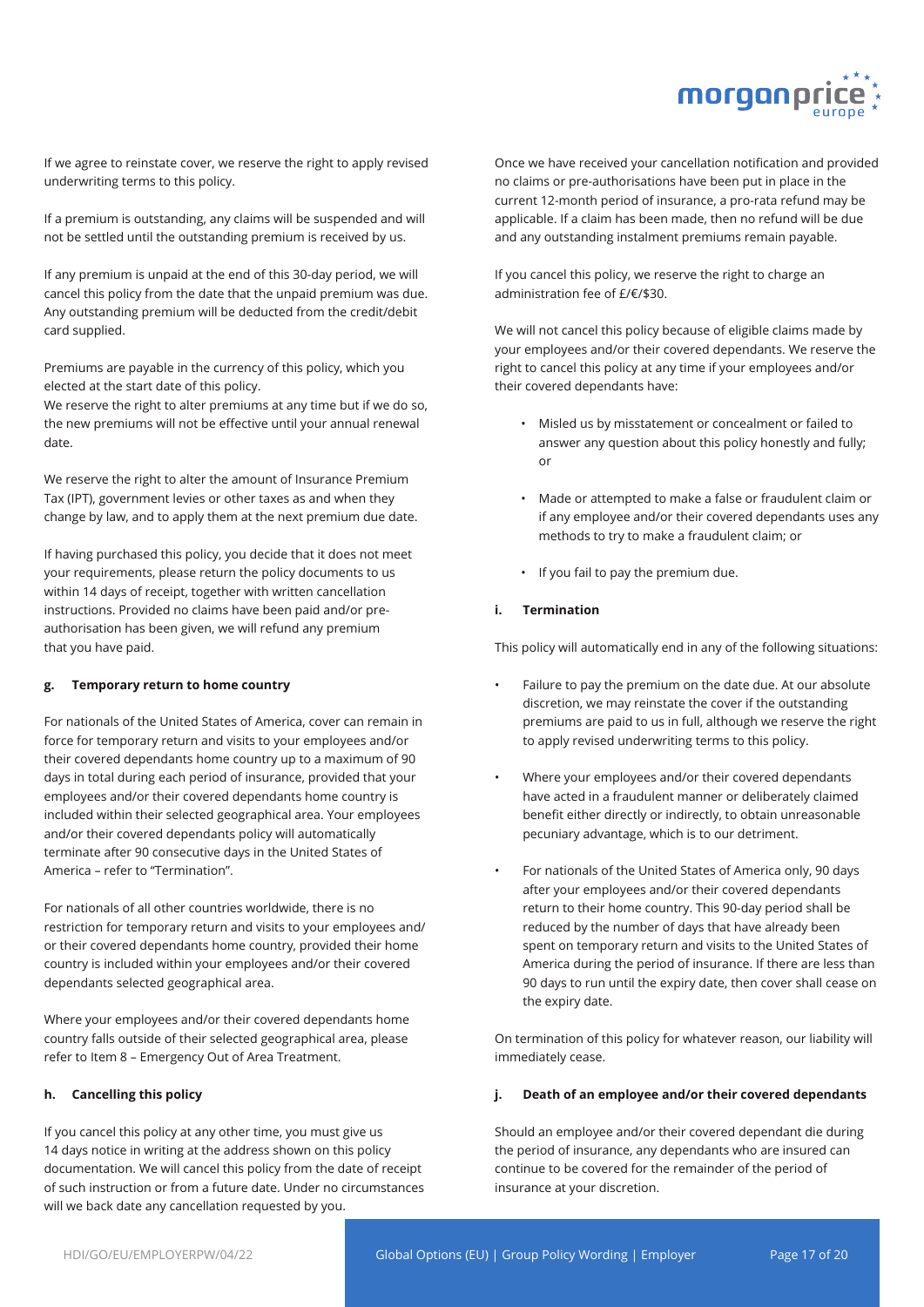

#### **k. Other insurance**

If there is any other insurance covering any of the benefits that are provided under your employees and/or their covered dependants policy for which a claim is made, then your employees and/or their covered dependants must disclose this to us at the time of submitting the claim.

In these circumstances, we will not be liable to pay or contribute more than our proper rateable proportion.

If it transpires that your employees and/or their covered dependants have been paid for all or some of the claim costs by another source or insurance, we have the right to a refund from your employees and/or their covered dependants. We reserve the right to deduct such refund from your employees and/or their covered dependants from any impending or future claim settlements, or to cancel this policy from the start date or subsequent annual renewal date without a refund of premium.

#### **l. Subrogation**

If someone else is responsible, we may take court action in your employees and/or their covered dependants name to recover any claims we have paid. We will pay for the cost of taking this action and it will be for our benefit. Your employees and/or their covered dependants are not authorised to admit liability for any eventuality or give a promise of undertaking to anyone, which binds the Insured, an Insured Person(s), or Us.

#### **m. Help and intervention**

Our help and intervention depends upon, and is subject to, local availability and has to remain within the scope of national and international law and regulations. Our intervention depends upon us obtaining the necessary authorisations issued by the various competent authorities concerned.

#### **n. Compliance**

Your employees and/or their covered dependants full compliance with the terms and conditions of this policy is necessary before a claim will be paid.

#### **o. Governing law**

This contract of insurance shall be governed and construed in accordance with English law unless we agree otherwise. Even if your documents have been provided to you in a different language to English, the English law and wording overrides any translated documents. The courts of England and Wales alone shall have jurisdiction in any dispute.

## **8 How to make a complaint**

If you feel we have not provided the level of service you expected, please follow the procedures outlined below:

- We consider a complaint to be any oral or written expression of dissatisfaction from a customer to an employee of Morgan Price (Europe) ApS, in connection with the provision of, or failure to provide, a service to the customer.
- You can notify us by telephone, face-to-face or in writing.

**Complaints Department Morgan Price (Europe) ApS ØENS Virksomhedsadministration ApS Lergravsvej 59, 1 2300 København s Denmark**

#### **Email: info@morgan-price.eu**

**Tel: +44 (0) 1379 646730**

#### **How we deal with your complaint:**

- We will always respond in a courteous manner and we aim to resolve complaints within 3 business days following receipt (e.g. received Monday 10:00am, aim to resolve by Thursday 5:30pm).
- Occasionally, for more complex cases we need additional time to investigate the concerns raised. In such cases, we aim to acknowledge the complaint within 5 business days, providing the name of the person dealing with it, as well as an indication of when to expect the matter to be concluded.
- If we cannot resolve the matter within 8 weeks we will write explaining why and point out the next steps available to you (i.e. referring your complaint to the Financial Ombudsman Service).
- If more than 8 weeks from the date of your complaint has passed and you have not received a final response, or you are dissatisfied with the final response you received (at any stage of the process), you can refer your complaint to the Financial Ombudsman Service (contact details are shown below).

#### **How we will respond to your complaint:**

- If we can resolve your complaint within 3 business days following receipt, you will be sent a summary resolution communication, which will confirm the matter has been resolved and details of the Financial Ombudsman Service.
- Where we have been unable to resolve the complaint within 8 weeks, we will write to you formally providing details of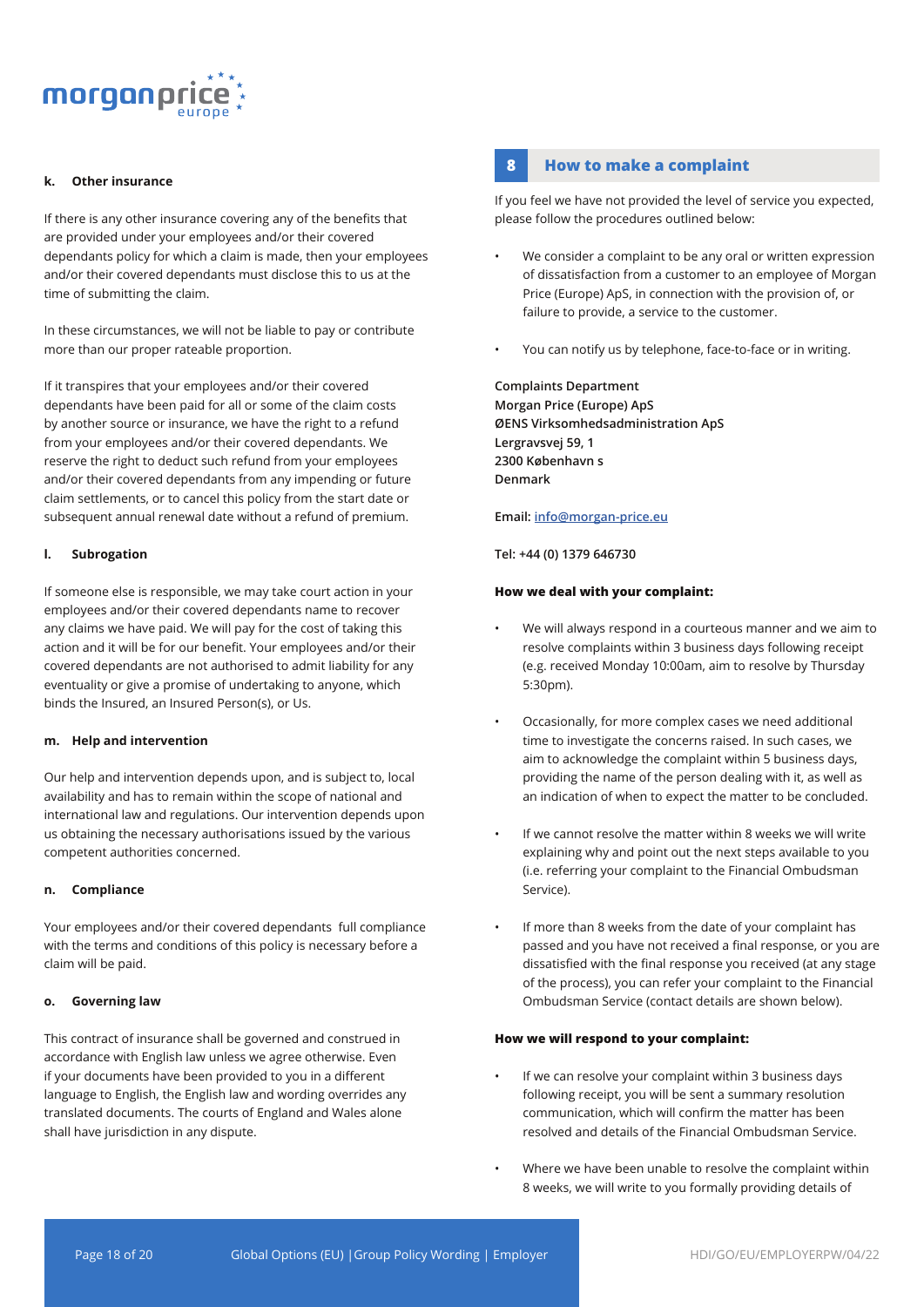

our investigation and outcome. This response will explain our position clearly and in plain language. The response will also detail your rights to refer your complaint to the Financial Ombudsman Service.

If we agree to pay any redress or compensation, we will do so promptly.

Where we have reasonable grounds to be satisfied that another firm is solely or jointly responsible for the issues raised, the complaint will be referred to them promptly on your behalf. We will inform you of the referral, provide their contact details and follow the matter up with them to make sure your concerns are properly addressed.

We expect that the majority of complaints will be quickly and satisfactorily resolved at this stage, but if you are not satisfied you can take the issue further.

#### **If you remain dissatisfied with our response:**

#### **1) For Service or Administration Complaints Relating to Morgan Price**

Having received our final response, if you remain dissatisfied, you may be eligible to refer your complaint to the Financial Ombudsman Service. This service is free of charge.

Visit their website at: www.financial-ombudsman.org.uk

Call on 0800 023 4567 or 0300 123 9123 from within the UK, or +44 207 964 0500 from outside the UK,

Write to them or visit them at: Financial Ombudsman Service, Exchange Tower, London, E14 9SR United Kingdom

Email them at: complaint.info@financial-ombudsman.org.uk

You can find out more information by following the link here: www.financial-ombudsman.org.uk/publications/ordering-leaflet/ leaflet

Please note that if you wish to refer this matter to the Financial Ombudsman Service, you must do so within 6 months of the final decision.

You must have completed the above procedure before the Financial Ombudsman Service will consider your case.

#### **2) For Product or Claims Related Complaints**

Please put full details of your complaint in writing and send to:

**Complaints Officer HDI Global Specialty SE Podbielskistraße 396, 30659 Hannover, Germany**

**or send an email to complaints@hdi-specialty.com**